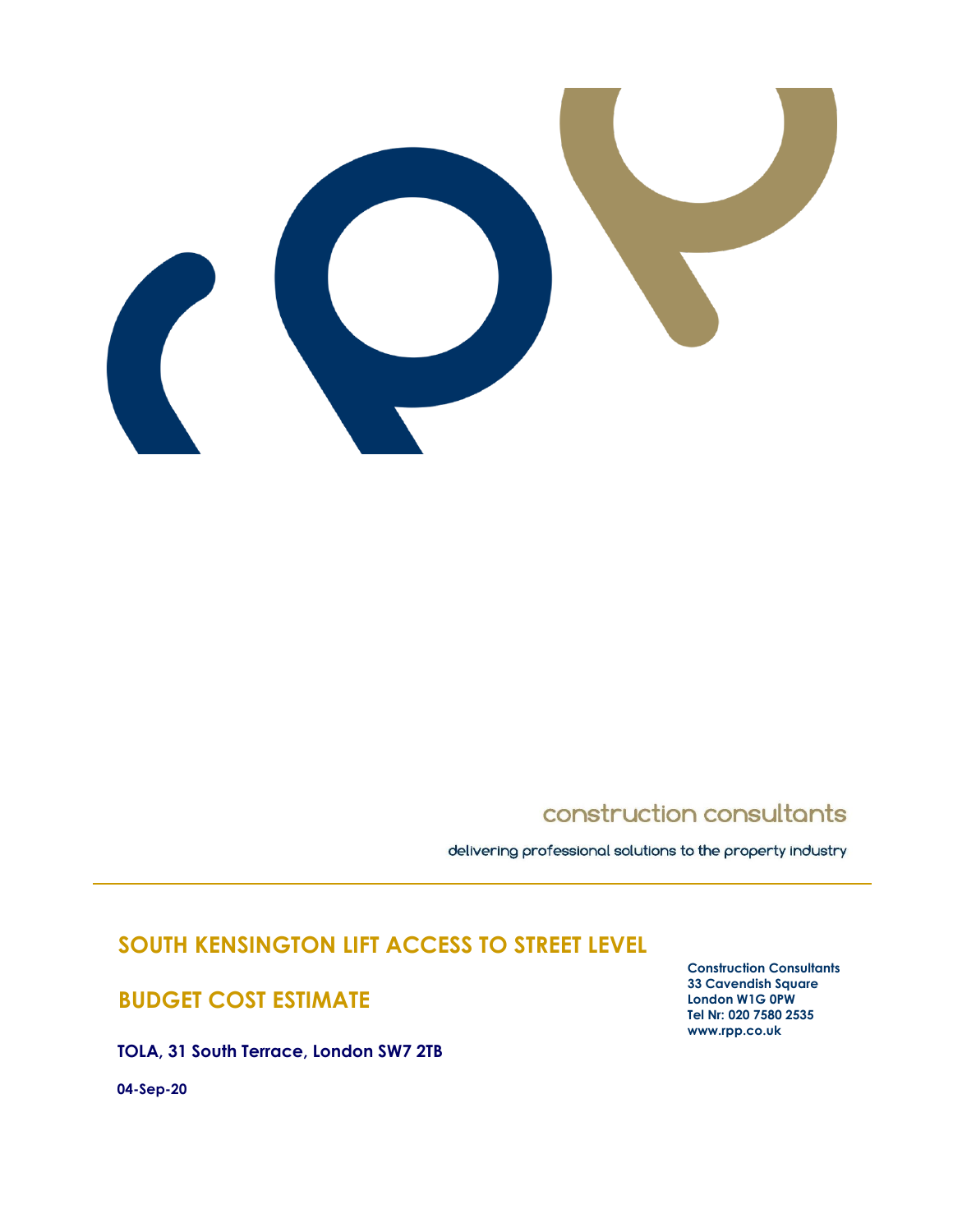

**RIBA Stage:** One **Base Date:** 3Q20

#### **QUALITY ASSURANCE**

| Revision | <b>Date</b>                | <b>Prepared By</b> | <b>Reviewed By</b> | <b>Director Sign Off</b> |
|----------|----------------------------|--------------------|--------------------|--------------------------|
|          | David Williams<br>07/08/20 |                    | Andrew Thomas      |                          |
|          |                            | Associate          | Senior QS          | <b>Director</b>          |
|          | 04/09/20                   | David Williams     | Andrew Thomas      |                          |
|          |                            | Associate          | Senior QS          | <b>Director</b>          |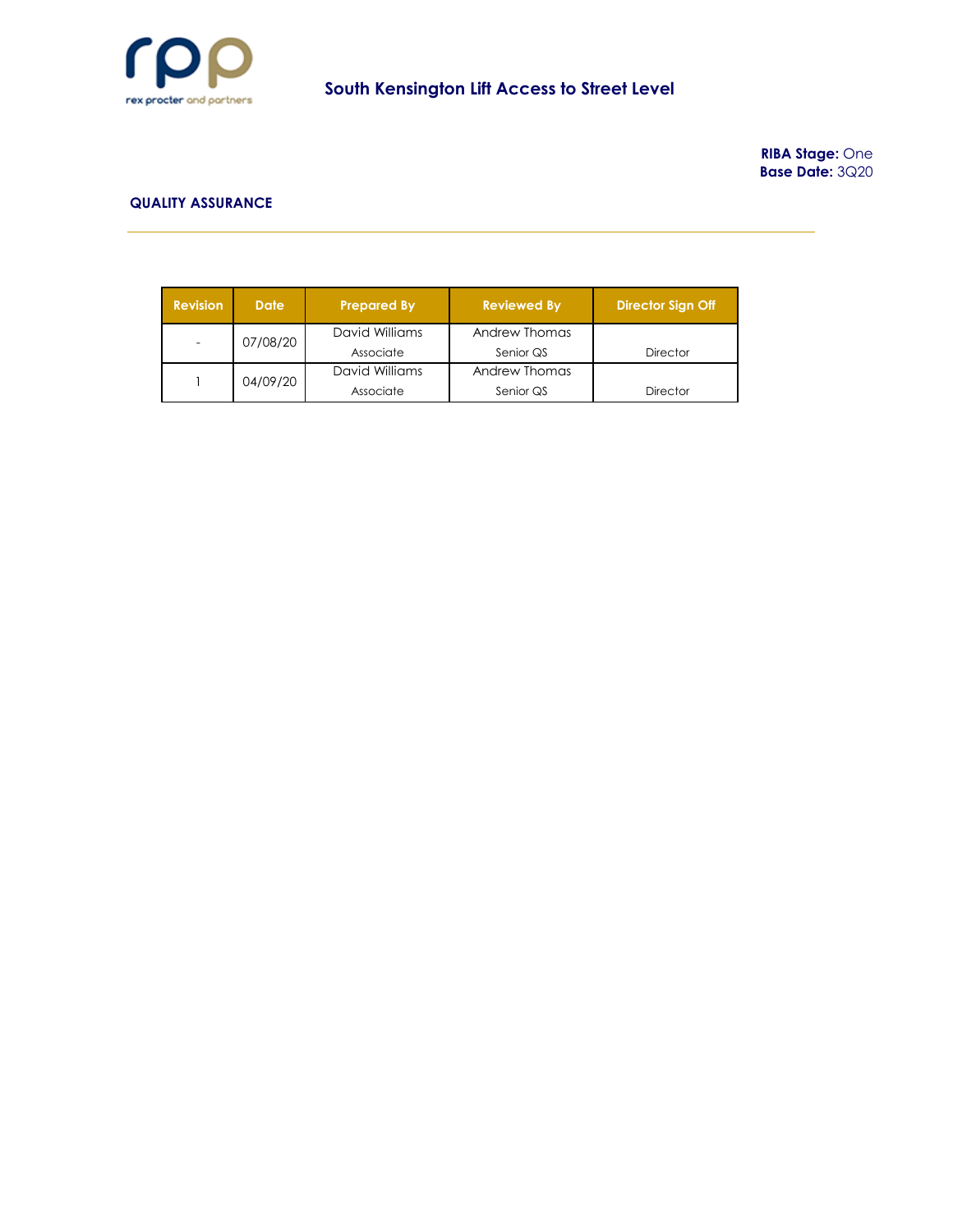

**RIBA Stage:** One **Base Date:** 3Q20

### **CONTENTS**

| Executive Summary          | 4       |
|----------------------------|---------|
| Assumptions and Exclusions | 6       |
| Cost Summary               | 8       |
| Detailed Cost Estimate     | 9 to 27 |
| <b>Basis of Estimate</b>   | 28      |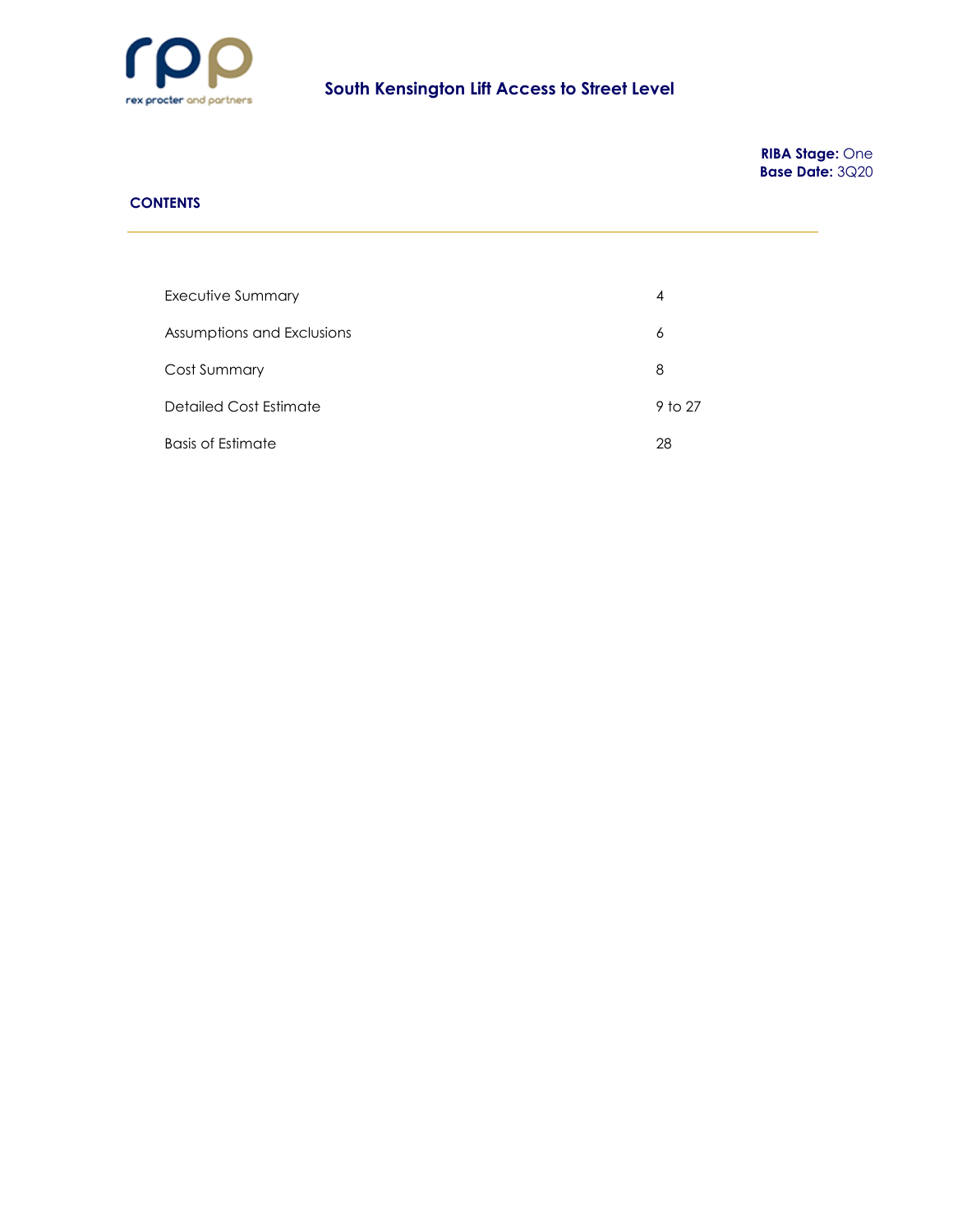

### **EXECUTIVE SUMMARY**

This Order of Cost Estimate has been prepared to provide an indication of the likely costs to install two dual entrance 26 person passenger lifts from the ticket hall and museum tunnel levels of South Kensington London Underground Station to the Thurloe Street level to be delivered as part of a variation to the main contract works that would already occur at the station as part of the ASD and SUW programme. The Order of Cost Estimate has been based on the information which is included as part of the planning application PP/20/03216. A full schedule of information used is included at the end of this report together with a list of assumptions and exclusions. The report has been prepared solely for the use of TOLA and should not be relied upon by any third party.

#### **Forecast Summary**

The total **project cost** which includes main contractor preliminaries, overheads and profit and design development contingency but excludes professional fees, inflation and VAT is £660,000.

#### **Inflation Summary**

At present we are not aware of the planned programme for the project and as such inflation has been excluded from this order of cost estimate. Once the programme is developed we would recommend inflation is allowed for up to the mid-point of construction and regularly monitored throughout the design stages up to the main contractor appointment.

#### **Contingency Summary**

Contingency has been included. For a total project cost at RIBA Stage 1, RPP recommend allowances are included for contingency at 5%. This have been shown below the line in the cost summary. It is recommended once the design is developed a risk register is collated to test these recommended contingency allowances. Client own contingency has been excluded from this cost estimate.

#### **Other On Costs Summary**

Professional Fees, Inflation and VAT have been excluded.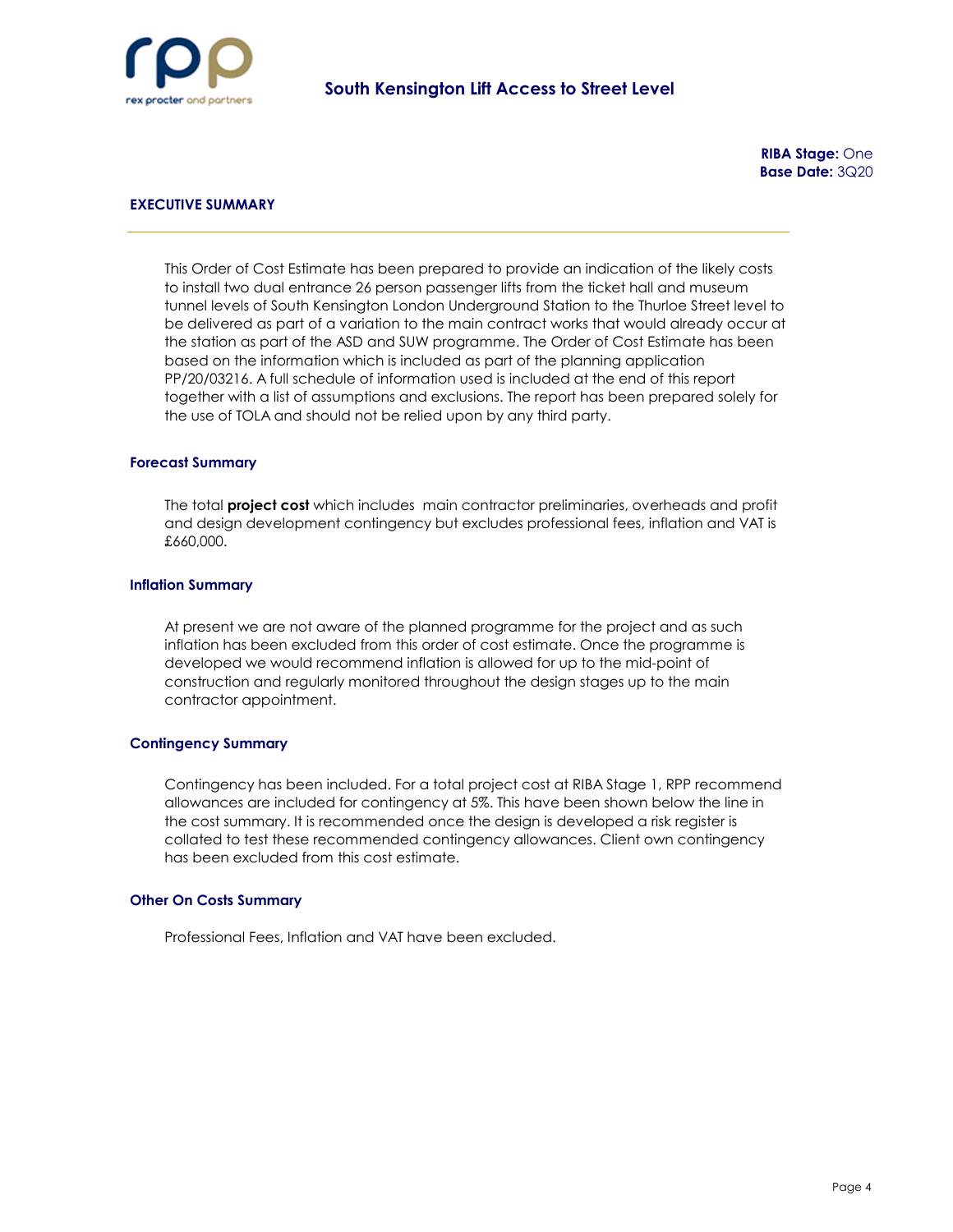

### **EXECUTIVE SUMMARY**

#### **Procurement Route**

For the purposes of this Order of Cost Estimate we have assumed this element of work will be instructed as a variation to the main contract and therefore will be expected to follow standard procurement processes for large projects. The procurement approach is currently unknown at present.

#### **Cost Summary**

| <b>Description</b>                   | £        |
|--------------------------------------|----------|
| Construction Cost                    | 190,000  |
| <b>Main Contractor Preliminaries</b> | 30,000   |
| Main Contractor Overhead and Profit  | 10,000   |
| Sub-Total                            | 230,000  |
| Lift Prime Cost                      | 400,000  |
| Sub-Total                            | 630,000  |
| Design Development Contingency       | 32,000   |
| Inflation                            | Excluded |
| <b>Professional Fees</b>             | Excluded |
| <b>VAT</b>                           | Excluded |
| <b>Total Project Cost</b>            | 660,000  |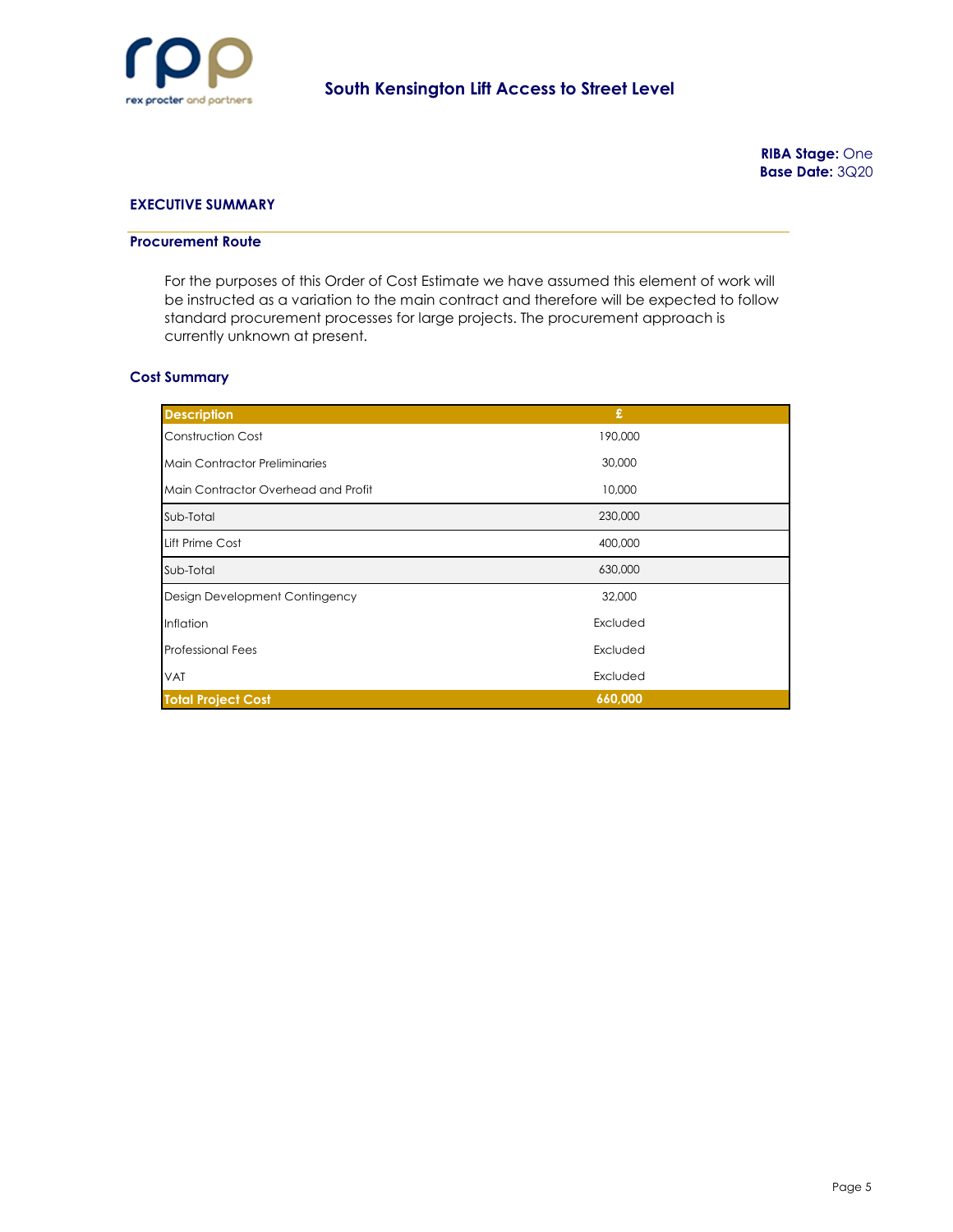

### **ASSUMPTIONS AND EXCLUSIONS**

#### **Assumptions**

- 1 It is assumed the red-line boundary for these works are:
	- \* Basement: Left of the museums tunnel, right of the stairs to street level, back to basement WCs
	- \* Ground Floor: No. 34 retail unit
	- \* First Floor: Lift Overrun to No. 34 (reordering and fit out works excluded)

The works include the construction of the lifts shafts, supply and installation of the lift cars, floor, wall and ceiling finishes to the lift lobbies, entrance grilles, fire stopping, statutory signage, mechanical and electrical works.

- 2 It is assumed these works will occur as a 'variation' to the main contract works that are occurring at South Kensington Underground Station
- 3 It is assumed that London Underground Limited will use their pre-agreed lift rates with their approved supply chain, therefore the rates provided within this estimate are a guide only
- 4 It is assumed the finish to the lift lobbies will be cost effective
- 5 Estimated costs are based on 3Q20. No forecast inflation is included
- 6 Preliminaries have been assumed at 18%. These have been applied to the construction works only
- 7 Main contractor overheads and profit have been assumed at 6%
- 8 An allowance of 5% contingency has been made below the line.
- 9 It is assumed working hours will be from 8am to 6pm, Monday to Friday. No allowance for downtime has been allowed
- 10 It is assumed the contractors will have unrestricted access to the site to undertake the works
- 11 We have assumed statutory supplies will be available within 30m of the lifts
- 12 Upgrade of drainage is to be part of the main contract works
- 13 All works are subject to Structural and M&E review
- 14 No allowance for onerous planning, LUL or TFL conditions or requests

#### **Exclusions**

- 1 Inflation
- 2 Client finance and legal costs
- 3 Planning and building regulations fees
- 4 Professional Fees
- 5 VAT
- 6 Licences and agreements for Transport for London
- 7 Lift pit is not required due to type of lift installed
- 8 Excavation below 3.19m
- 9 Piled foundations
- 10 Contamination removal
- 11 External works to Thurloe Street
- 12 Internal re-ordering and fit out works to Thurloe Street Buildings
- 13 Fit out of retail units
- 14 Archaeology and artefacts programme and cost implications are excluded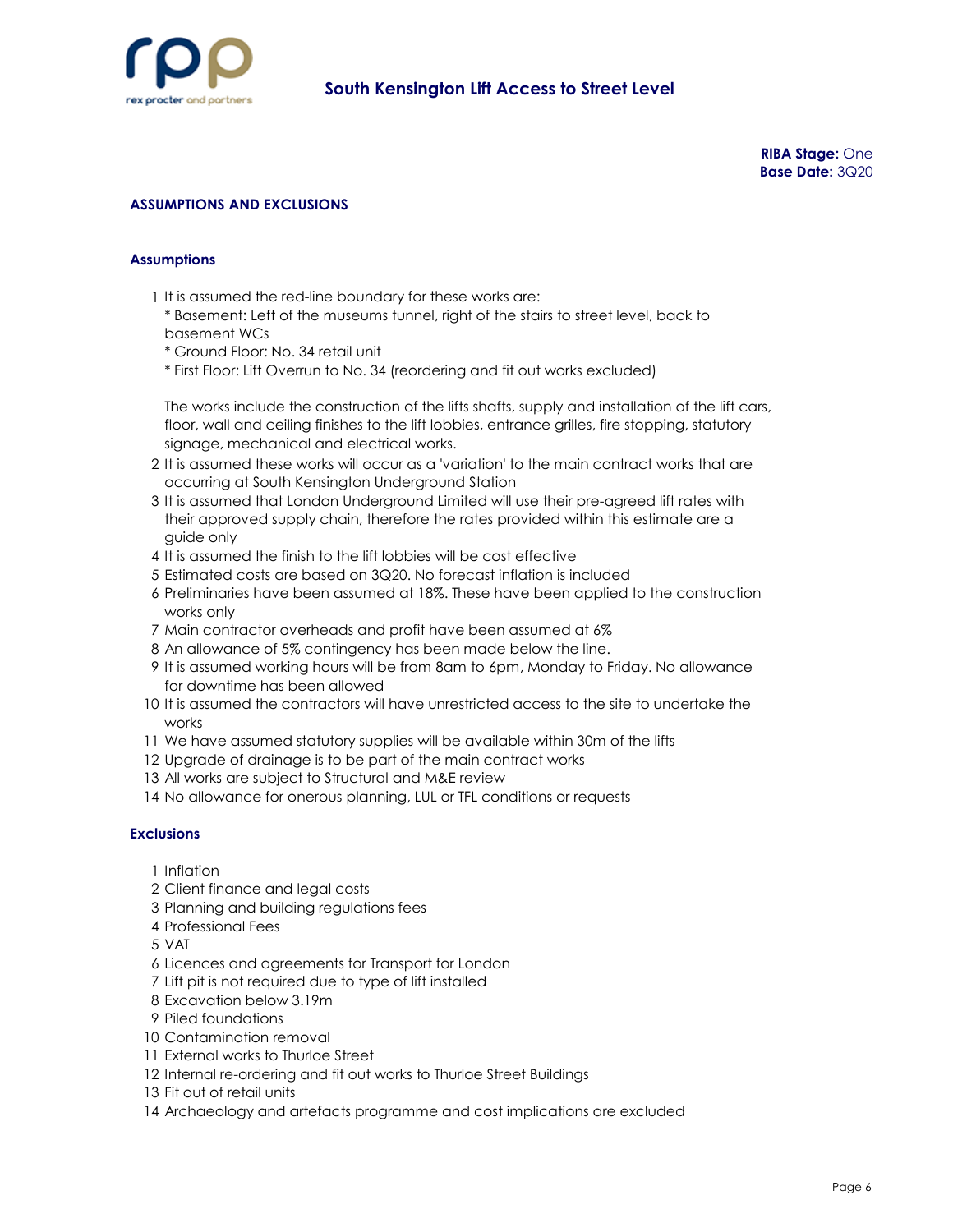

**RIBA Stage:** One **Base Date:** 3Q20

### **ASSUMPTIONS AND EXCLUSIONS**

- Unexploded ordnance discoveries
- Insurances
- Currency and exchange rate fluctuations. This includes costs resulting from tariffs or other charges applied by foreign countries following Brexit
- Fluctuation costs associated with Covid 19 Pandemic and associated regarding programming of works to meet social distancing guidelines.
- Statutory changes
- LUL agreed rates
- Diversion of services including drainage
- All new statutory supplies excluded. Assumed existing supplies can be used
- Works outside the site boundary (Thurloe Street, Ticket Hall, Residential Units)
- Working outside of normal working hours
- Mock ups, prototypes, off site benchmarks
- Asbestos removal
- Fees, works or costs associated with abnormal ground conditions
- Client contingency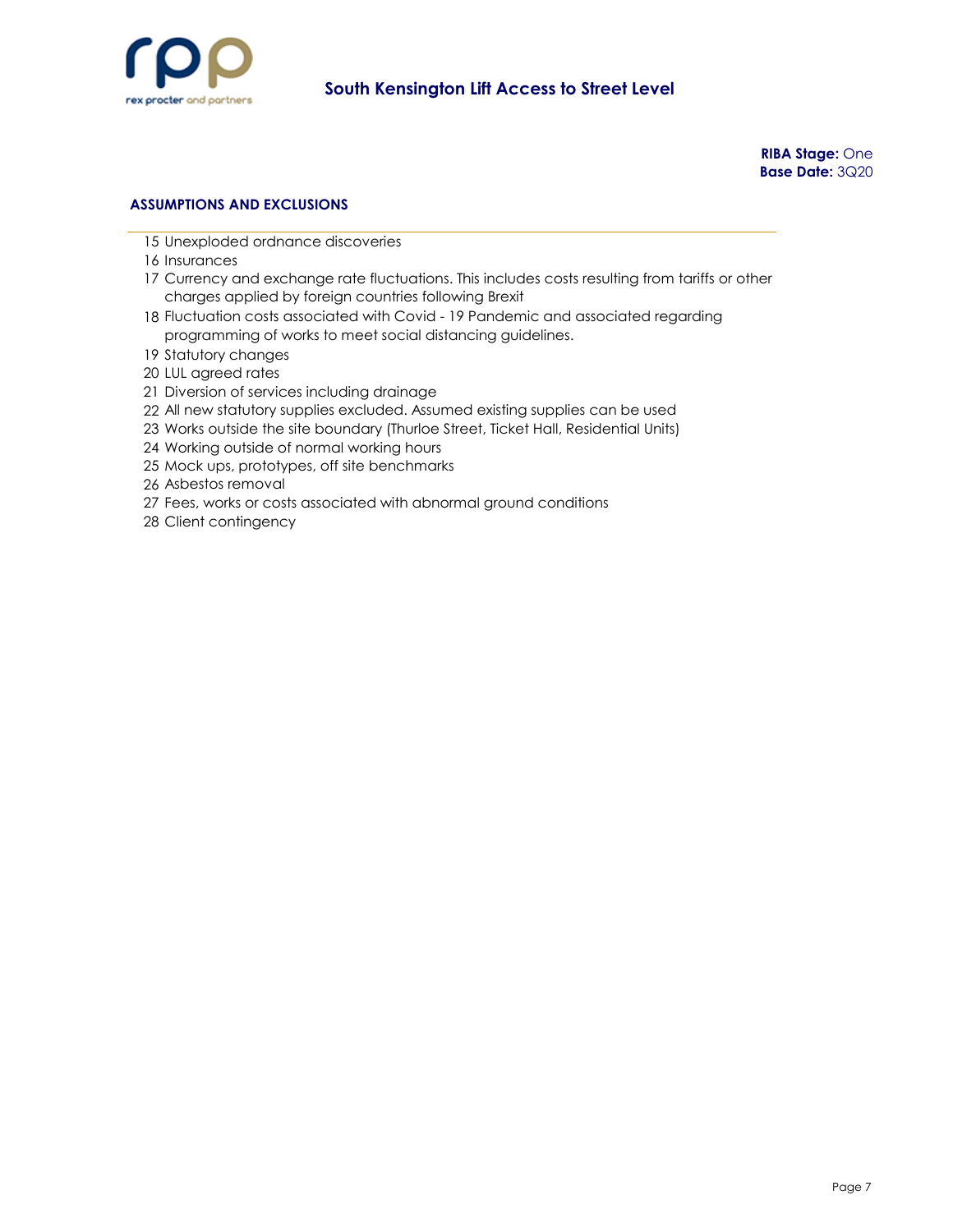

**RIBA Stage:** One **Base Date:** 3Q20

#### **COST SUMMARY**

|    | <b>Ref</b> Element                       | £        |  |
|----|------------------------------------------|----------|--|
| 0  | Demolitions                              | 10,000   |  |
| 1  | Substructure                             | 13,000   |  |
| 2A | Frame                                    | 41,000   |  |
| 2B | <b>Upper Floors</b>                      |          |  |
| 2C | Roof                                     |          |  |
| 2D | Stairs                                   |          |  |
| 2E | <b>External Walls</b>                    | 1,000    |  |
| 2F | Windows and External Doors               | 5,000    |  |
| 2G | <b>Internal Walls</b>                    | 6,000    |  |
| 2H | <b>Internal Doors</b>                    | 10,000   |  |
| ЗA | <b>Wall Finishes</b>                     | 10,000   |  |
| 3B | <b>Floor Finishes</b>                    | 7,000    |  |
| ЗС | <b>Ceiling Finishes</b>                  | 2,000    |  |
| 4  | Fixed Furniture and Equipment            | 18,000   |  |
| 5A | Mechanical, Electrical and Public Health | 57,000   |  |
| 6A | <b>External Works</b>                    |          |  |
| 6В | Drainage                                 |          |  |
| 6C | <b>Statutory Connections</b>             |          |  |
| 7A | Main Contractor Preliminaries @ 18%      | 32,400   |  |
| 7B | Main Contractor Overhead and Profit - 6% | 13,000   |  |
|    | Sub-Total                                | 230,000  |  |
| 5B | Lifts including Overhead and Profit      | 400,000  |  |
|    | Sub-Total                                | 630,000  |  |
| 8A | Design Reserve and Contingency @ 5%      | 32,000   |  |
| 8Β | Inflation                                | Excluded |  |
| 8С | <b>Professional Fees</b>                 | Excluded |  |
| 8D | VAT - 20%                                | Excluded |  |
|    | <b>Total Project Cost</b>                | 660,000  |  |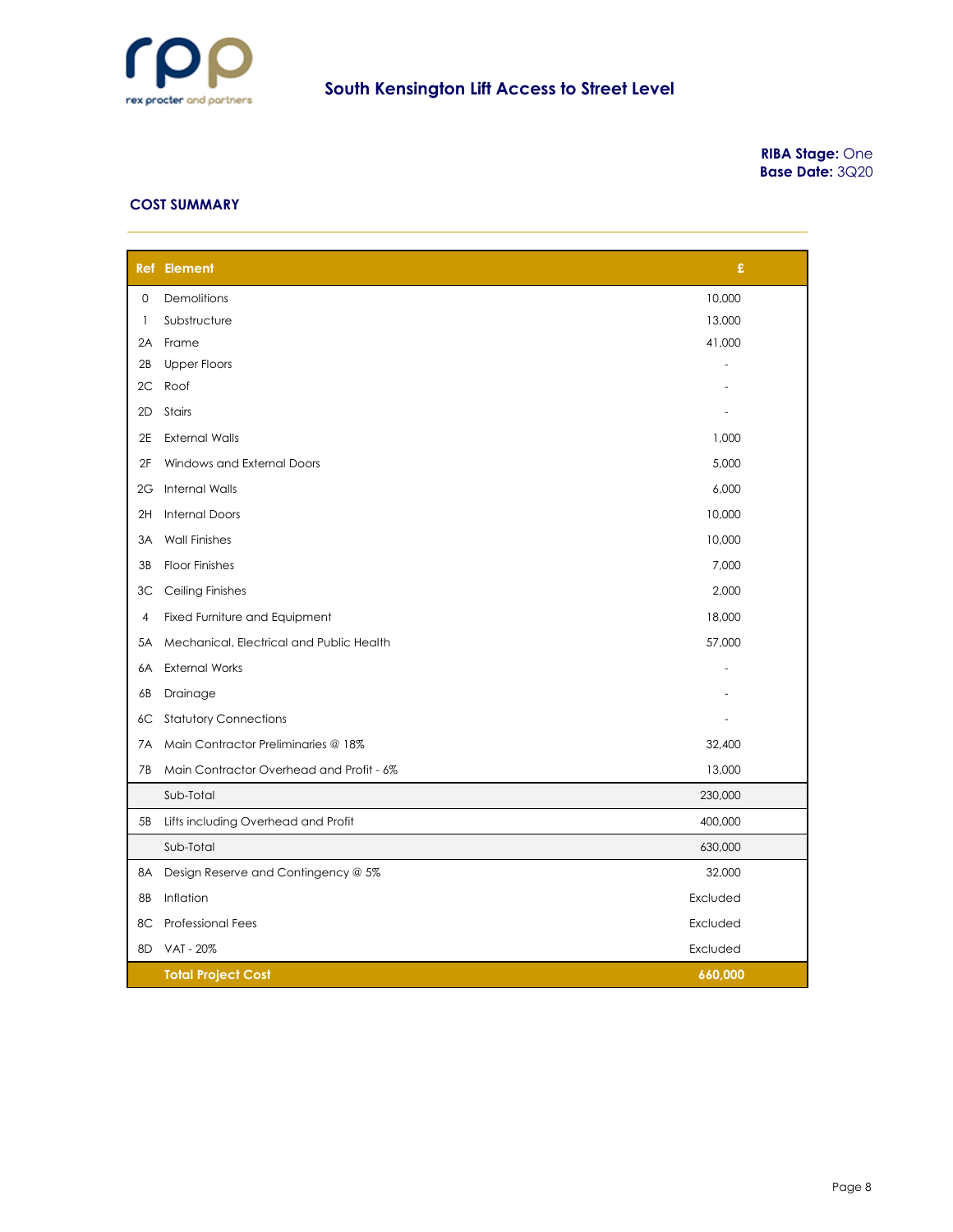

**RIBA Stage:** One **Base Date:** 3Q20

| Ref | <b>Description</b>            | Quantity | Unit | <b>Rate</b> | <b>Total</b>   |  |
|-----|-------------------------------|----------|------|-------------|----------------|--|
|     |                               |          |      |             |                |  |
|     | 0 - Demolition                |          |      |             |                |  |
| 001 | Allowance for temporary works |          | nr   | 10,000.00   | 10,000.00      |  |
|     | Sub-total 0 - Demolition      |          |      |             | 10,000.00<br>£ |  |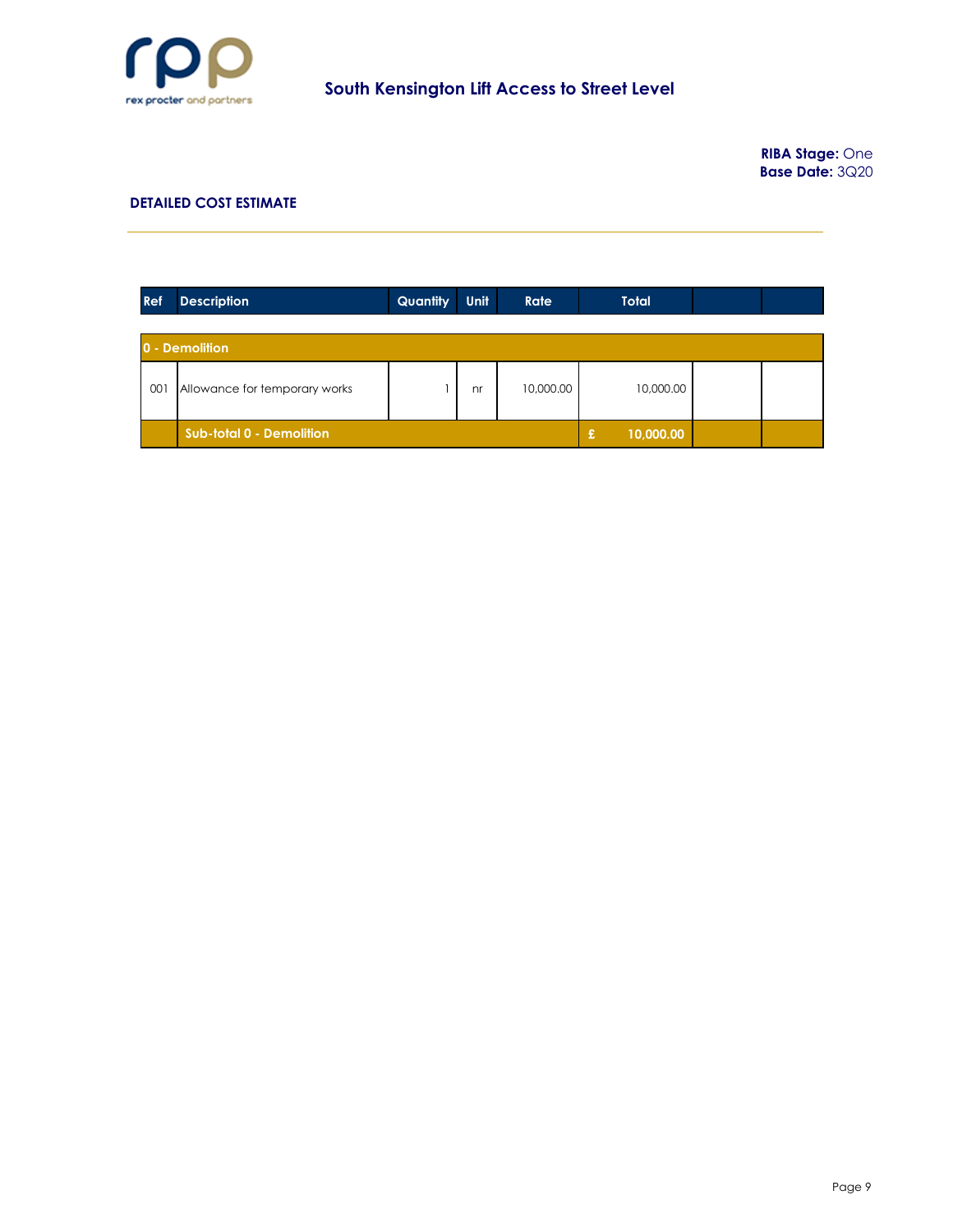

| <b>Ref</b> | <b>Description</b>                                     | Quantity       | <b>Unit</b> | Rate       | <b>Total</b> |  |
|------------|--------------------------------------------------------|----------------|-------------|------------|--------------|--|
|            |                                                        |                |             |            |              |  |
|            | 1 - Substructure                                       |                |             |            |              |  |
| 001        | Concrete lift base                                     |                | item        | 18,000.00  | 18,000.00    |  |
| 002        | Saving on basement slab where lift<br>shaft is located |                | item        | (5,000.00) | (5,000.00)   |  |
|            | Sub-total 1 - Substructure                             | £<br>13,000.00 |             |            |              |  |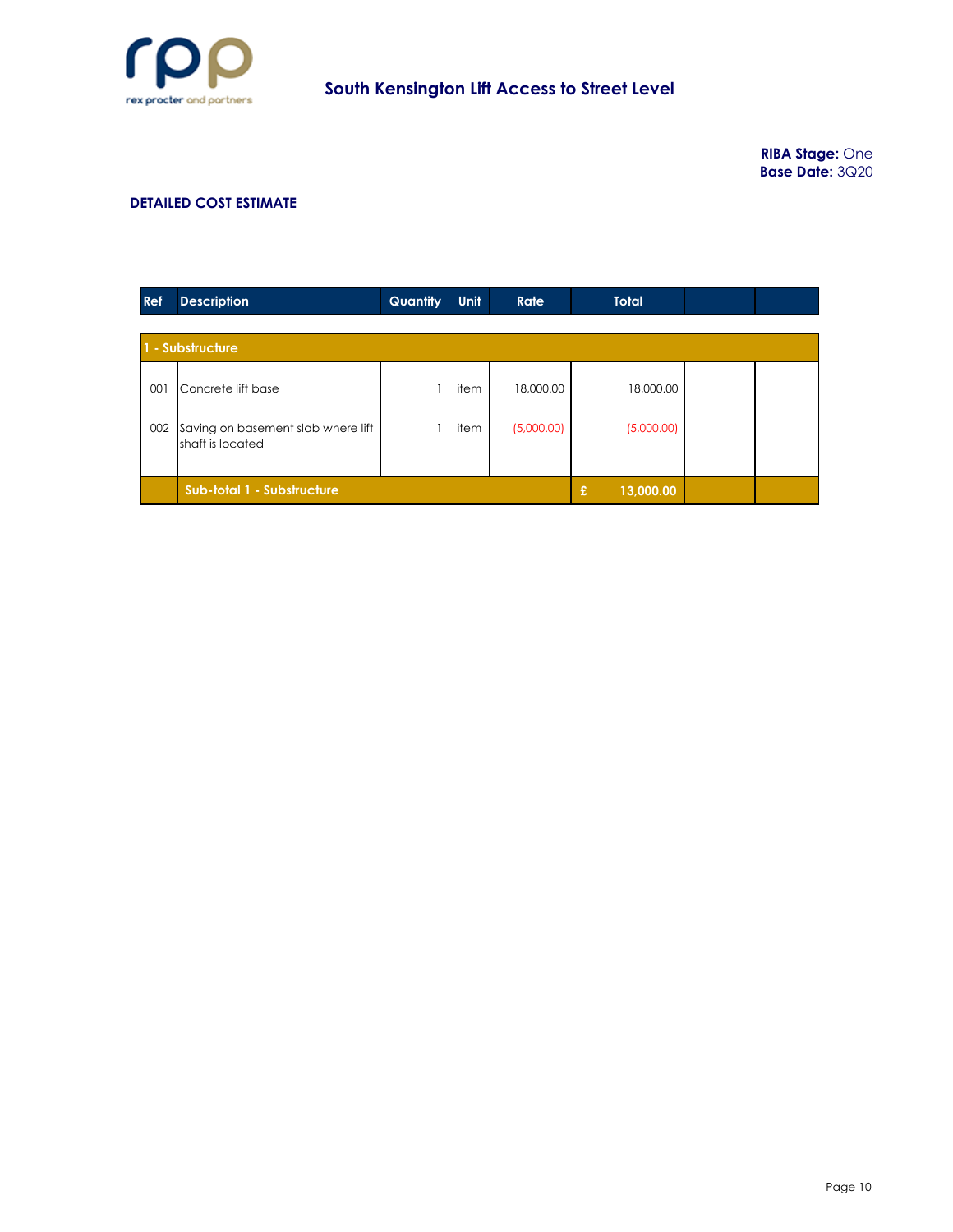

| Ref | <b>Description</b>                                                                     | Quantity       | <b>Unit</b>    | Rate       | <b>Total</b>   |  |
|-----|----------------------------------------------------------------------------------------|----------------|----------------|------------|----------------|--|
|     |                                                                                        |                |                |            |                |  |
|     | 2A - Frame                                                                             |                |                |            |                |  |
| 001 | Cast insitu 300mm thick reinforced<br>concrete walls to form lift shaft<br>and overrun | 115.7          | m <sub>2</sub> | 290.00     | 33,553.00      |  |
| 002 | Saving where Ground Floor Slab<br>lift shaft passes through                            | $\overline{1}$ | item           | (4,000.00) | (4,000.00)     |  |
| 003 | Saving where First Floor Slab lift<br>shaft passes through                             | $\mathbf{1}$   | item           | (4,000.00) | (4,000.00)     |  |
| 004 | Allowance for tying into existing<br>structures                                        | $\mathbf{1}$   | item           | 5,000.00   | 5,000.00       |  |
| 005 | Lifting beam                                                                           | $\overline{2}$ | nr             | 5,000.00   | 10,000.00      |  |
|     | Sub-total 2A - Frame                                                                   |                |                |            | £<br>40,553.00 |  |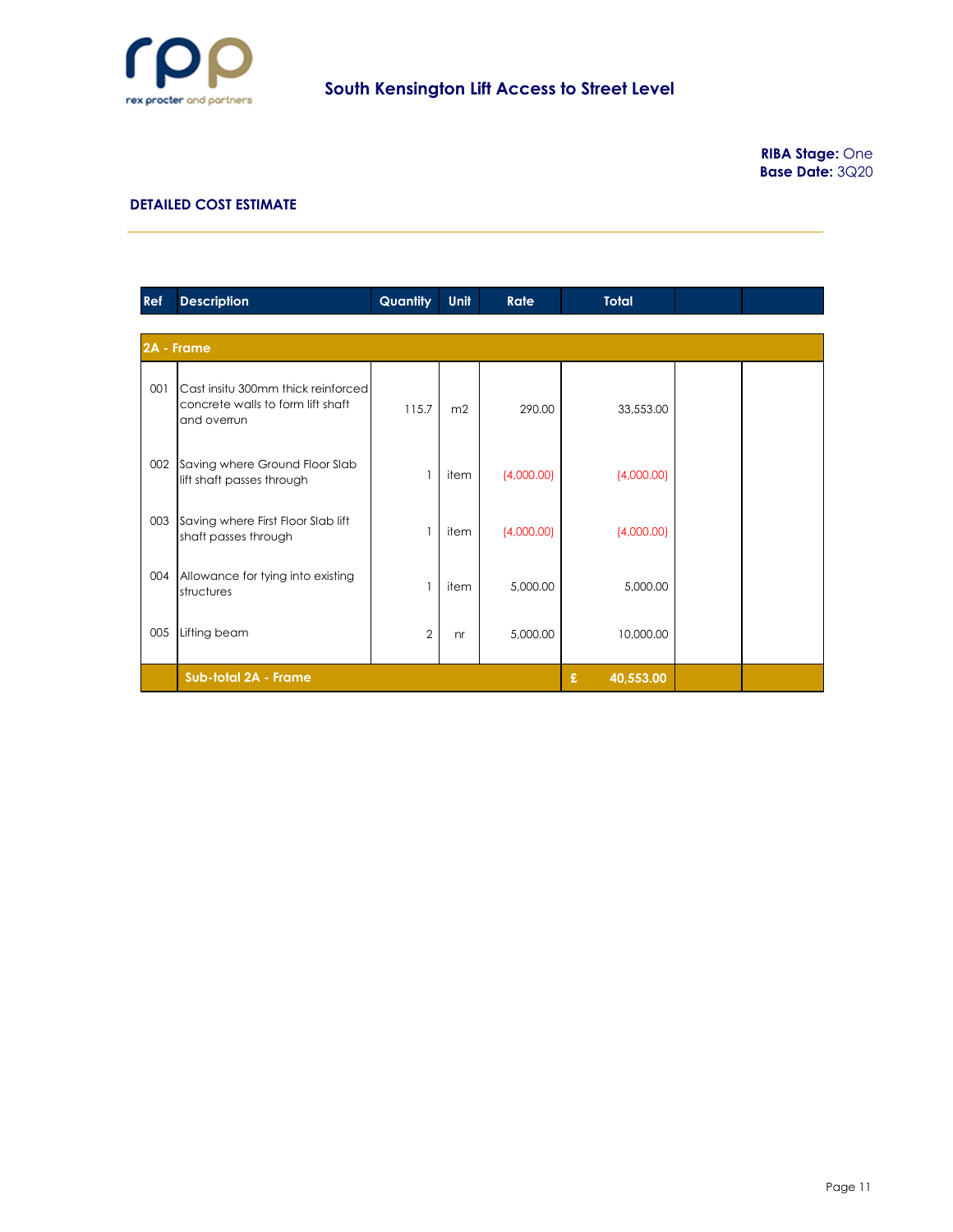

**RIBA Stage:** One **Base Date:** 3Q20

| Ref | <b>Description</b>                 | <b>Quantity</b> | <b>Unit</b> | Rate | <b>Total</b> |  |
|-----|------------------------------------|-----------------|-------------|------|--------------|--|
|     |                                    |                 |             |      |              |  |
|     | 2B - Upper Floors                  |                 |             |      |              |  |
|     | No works assumed                   |                 |             |      |              |  |
|     | <b>Sub-total 2B - Upper Floors</b> |                 |             |      | £            |  |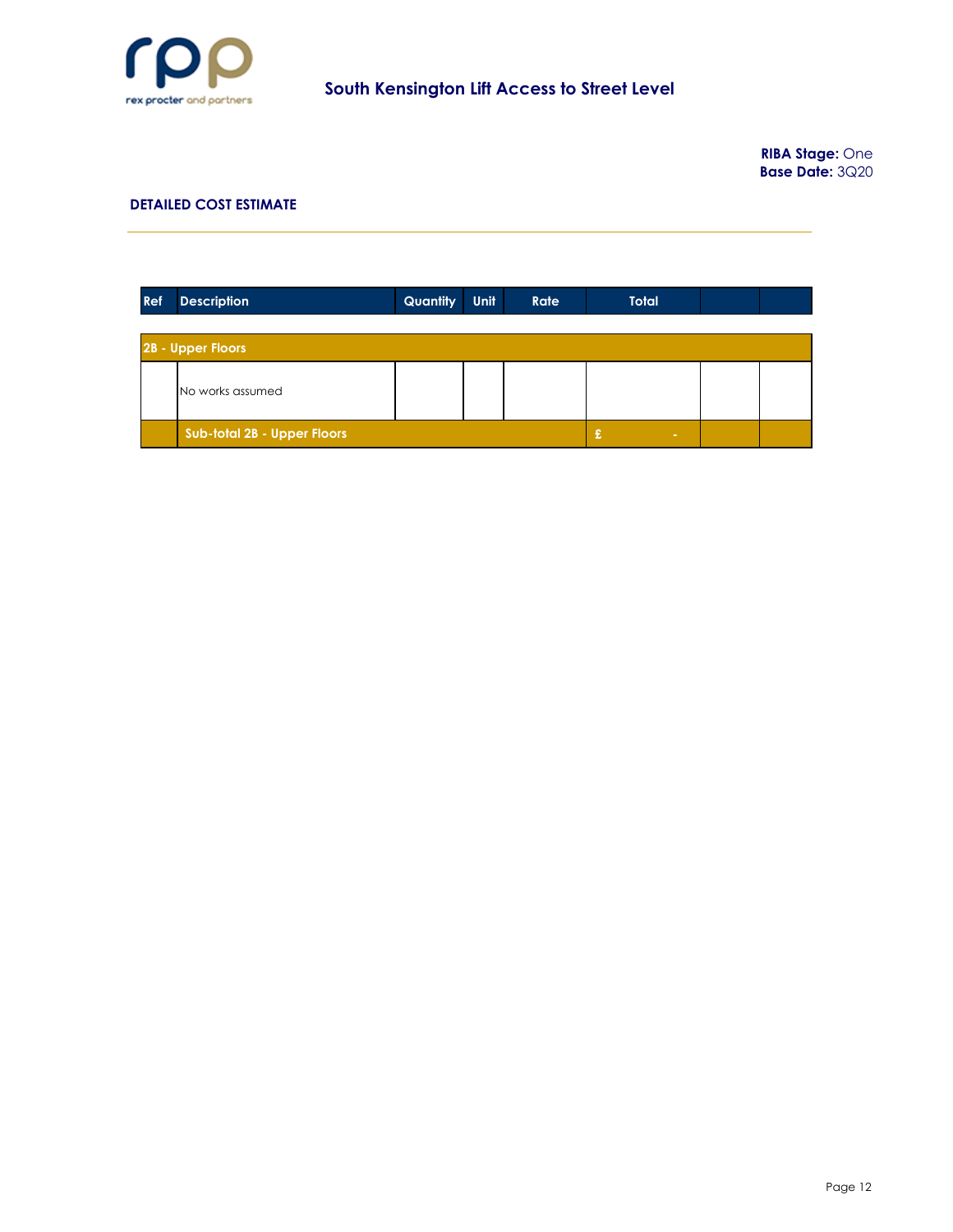

**RIBA Stage:** One **Base Date:** 3Q20

| <b>Ref</b> | <b>Description</b>  | Quantity Unit | Rate | <b>Total</b> |  |
|------------|---------------------|---------------|------|--------------|--|
| 2C - Roof  |                     |               |      |              |  |
|            | No works assumed    |               |      |              |  |
|            | Sub-total 2C - Roof |               |      | £            |  |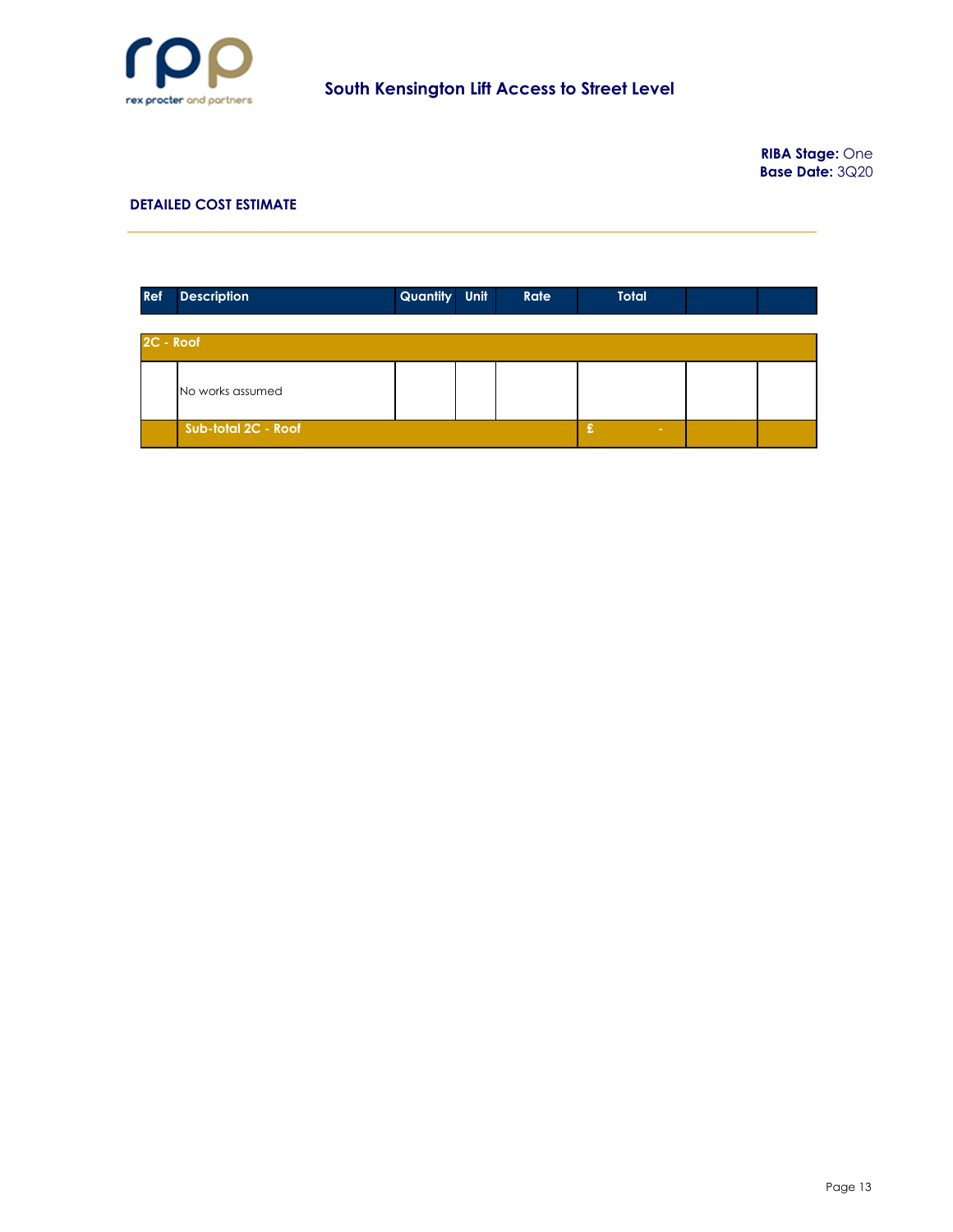

**RIBA Stage:** One **Base Date:** 3Q20

| <b>Ref</b>  | <b>Description</b>    | Quantity | Unit | Rate | <b>Total</b> |  |
|-------------|-----------------------|----------|------|------|--------------|--|
|             |                       |          |      |      |              |  |
| 2D - Stairs |                       |          |      |      |              |  |
|             | No works assumed      |          |      |      |              |  |
|             | Sub-total 2D - Stairs |          |      |      | £            |  |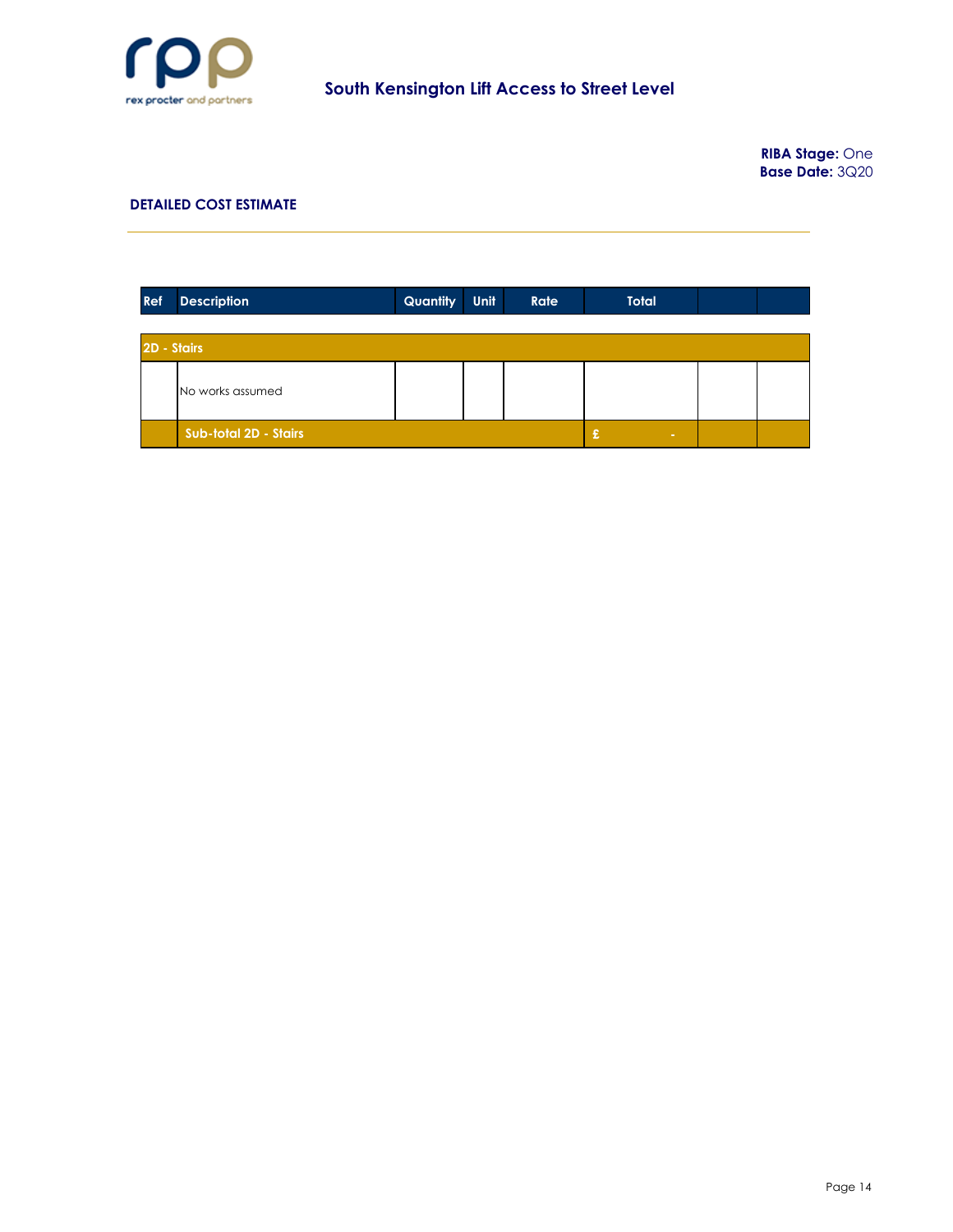

| Ref | <b>Description</b>                                                            | Quantity | <b>Unit</b> | <b>Rate</b> | <b>Total</b> |  |  |  |  |  |
|-----|-------------------------------------------------------------------------------|----------|-------------|-------------|--------------|--|--|--|--|--|
|     | <b>2E - External Walls</b>                                                    |          |             |             |              |  |  |  |  |  |
|     | <b>Thurloe Street Elevation</b>                                               |          |             |             |              |  |  |  |  |  |
| 001 | Prepare and paint (brown) to<br>reveals of lift lobby entrance;<br>500mm wide | 10       | m           | 90.00       | 900.00       |  |  |  |  |  |
|     | Refurbishment of upper levels to<br>No34 Thurloe Street                       |          |             |             | Excluded     |  |  |  |  |  |
|     | Shop front between No34 and<br>current Thurloe Street Entrance                |          |             |             | Excluded     |  |  |  |  |  |
|     | Sub-total 2E - External Walls                                                 |          |             |             | £<br>900.00  |  |  |  |  |  |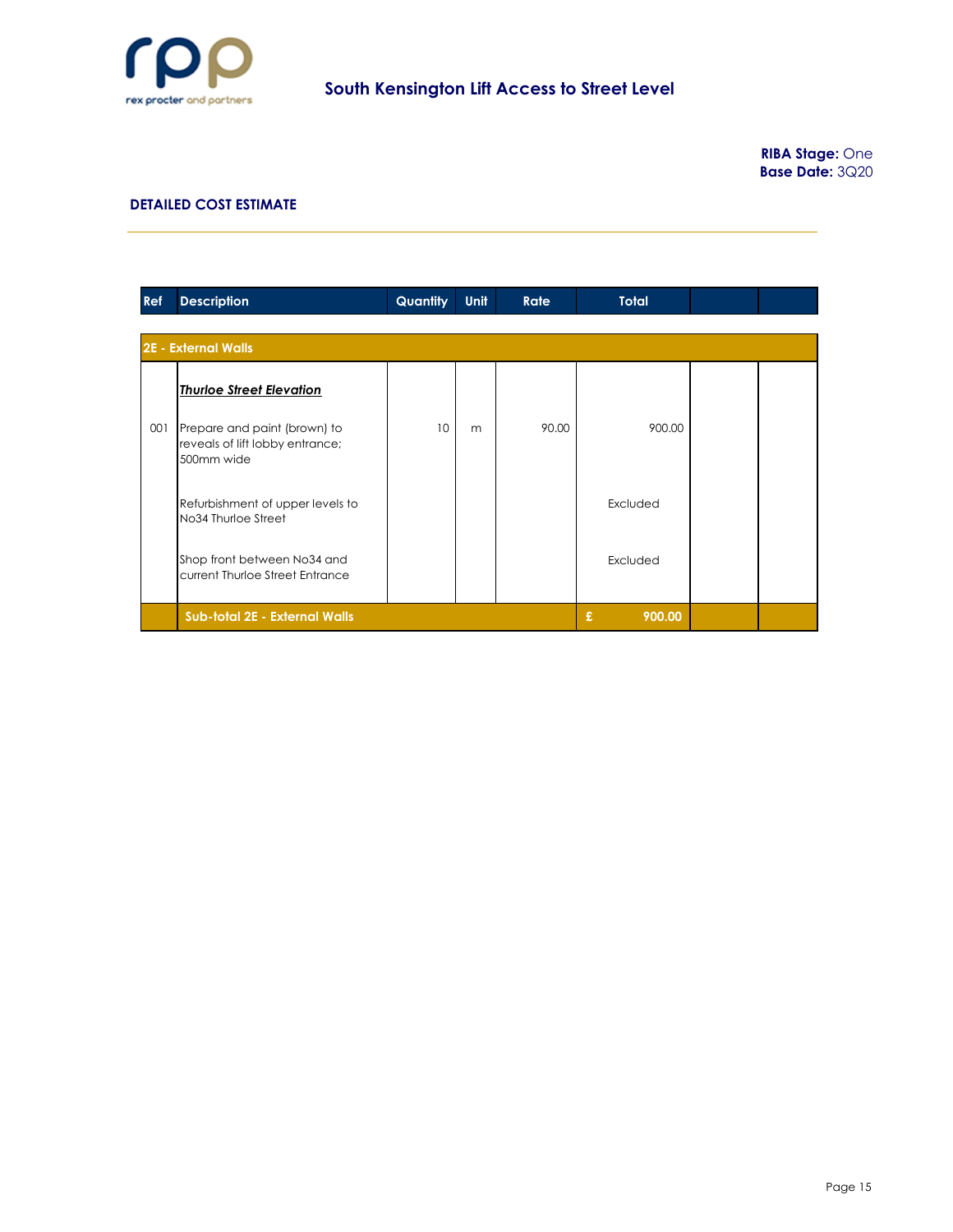

**RIBA Stage:** One **Base Date:** 3Q20

| <b>Ref</b> | <b>Description</b>                               | Quantity | <b>Unit</b> | <b>Rate</b> | <b>Total</b>  |  |
|------------|--------------------------------------------------|----------|-------------|-------------|---------------|--|
|            | 2F - Windows and External Doors                  |          |             |             |               |  |
| 001        | Collapsible gates to Thurloe Street lift         |          | <b>Item</b> | 5,000.00    | 5,000.00      |  |
|            | <b>Sub-total 2F - Windows and External Doors</b> |          |             |             | £<br>5,000.00 |  |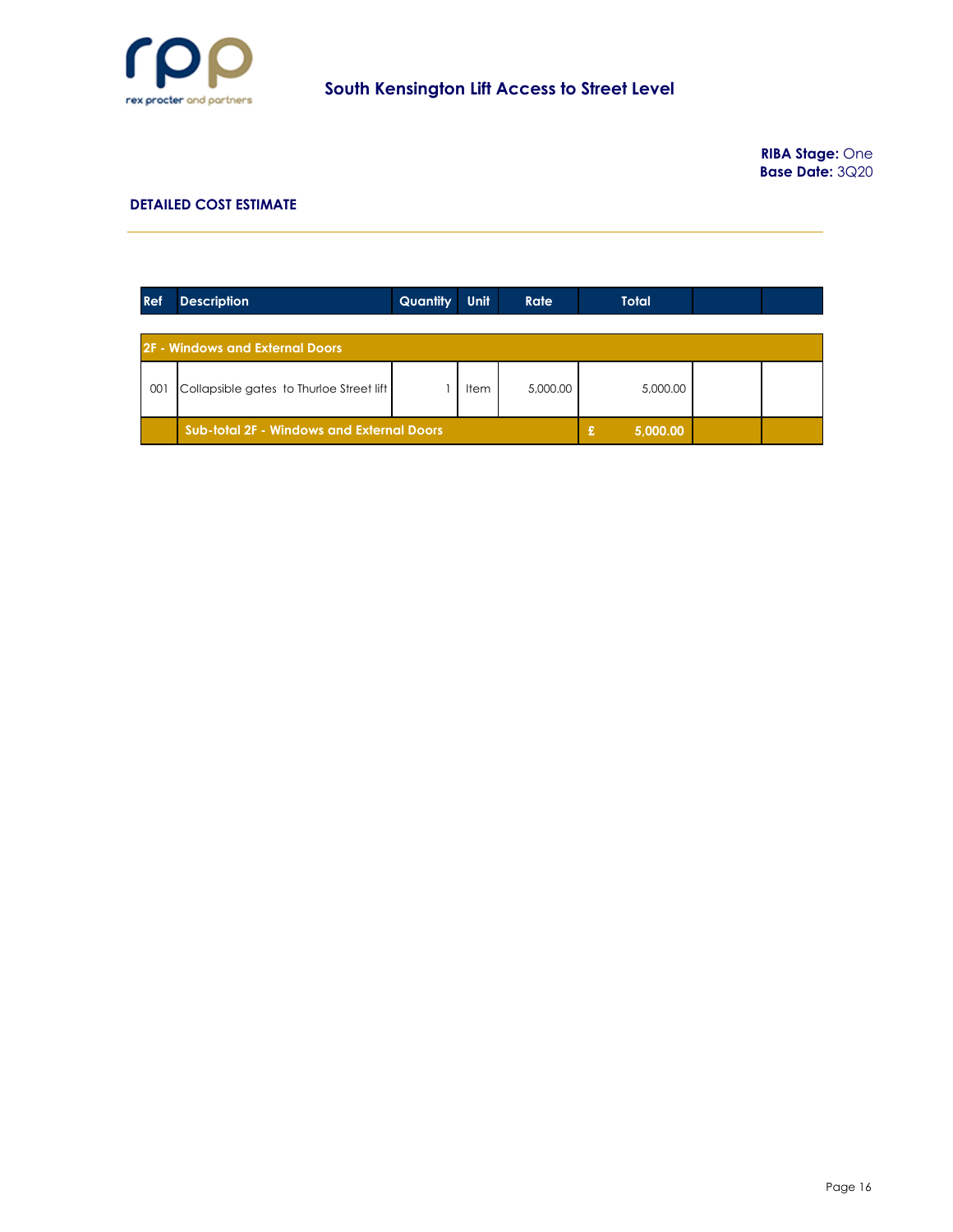

**RIBA Stage:** One **Base Date:** 3Q20

| <b>Ref</b> | <b>Description</b>                                       | Quantity      | <b>Unit</b>    | Rate     | <b>Total</b> |  |
|------------|----------------------------------------------------------|---------------|----------------|----------|--------------|--|
|            |                                                          |               |                |          |              |  |
|            | <b>2G Internal Walls &amp; Partitions</b>                |               |                |          |              |  |
| 001        | Extra Over for cavity blockwork walls<br>to lift overrun | 25            | m <sup>2</sup> | 160.00   | 4,000.00     |  |
| 002        | Fire stopping                                            |               | item           | 1,500.00 | 1,500.00     |  |
|            | <b>Sub-total 2G Internal Walls &amp; Partitions</b>      | £<br>5,500.00 |                |          |              |  |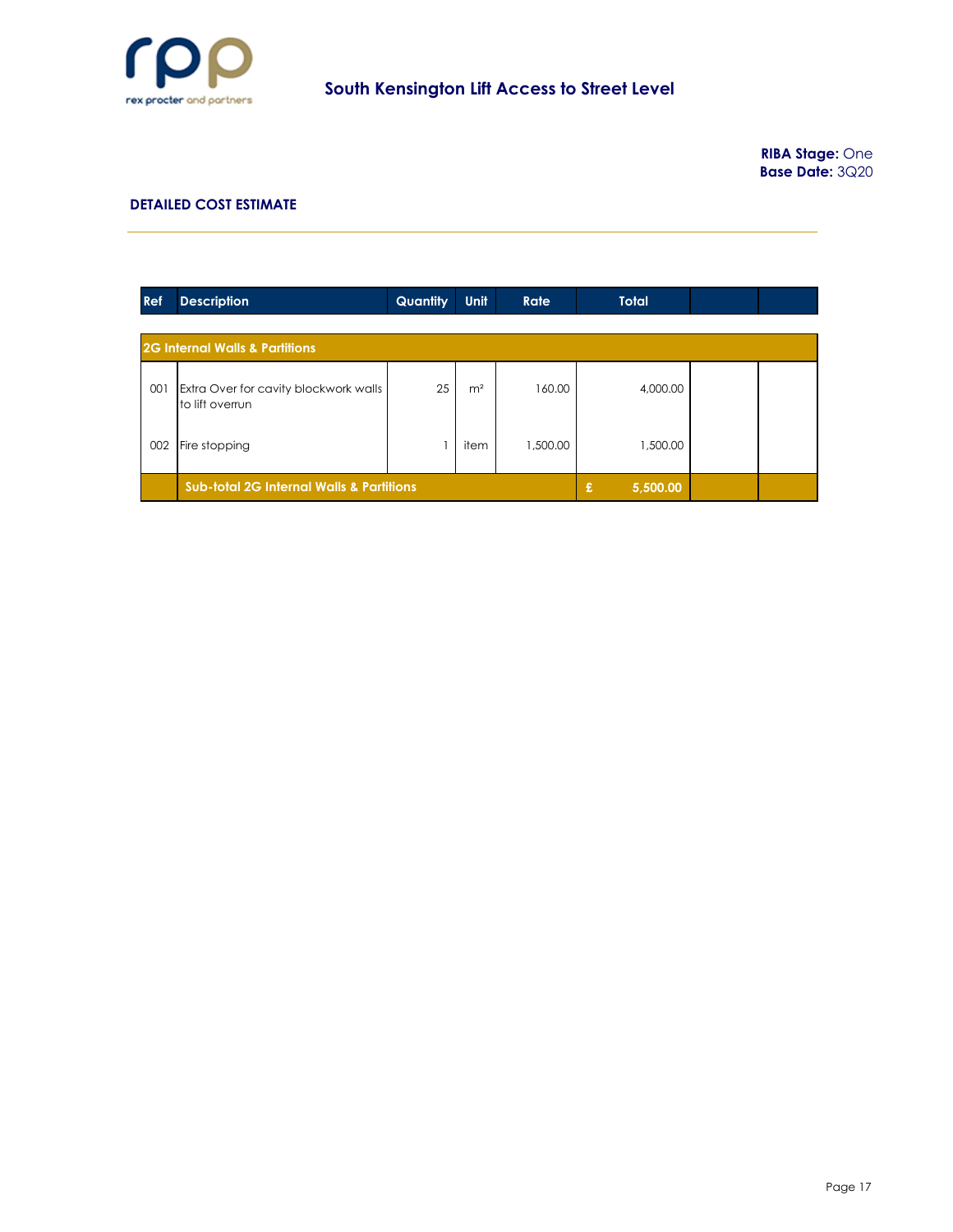

**RIBA Stage:** One **Base Date:** 3Q20

| Ref | <b>Description</b>                   | Quantity | Unit | Rate     | <b>Total</b>    |  |  |  |  |
|-----|--------------------------------------|----------|------|----------|-----------------|--|--|--|--|
|     |                                      |          |      |          |                 |  |  |  |  |
|     | <b>2H - Internal Doors</b>           |          |      |          |                 |  |  |  |  |
| 001 | Entrance grilles into lift lobby     |          | nr   | 5,000.00 | 10,000.00       |  |  |  |  |
|     | <b>Sub-total 2H - Internal Doors</b> |          |      |          | 10,000.00<br>£. |  |  |  |  |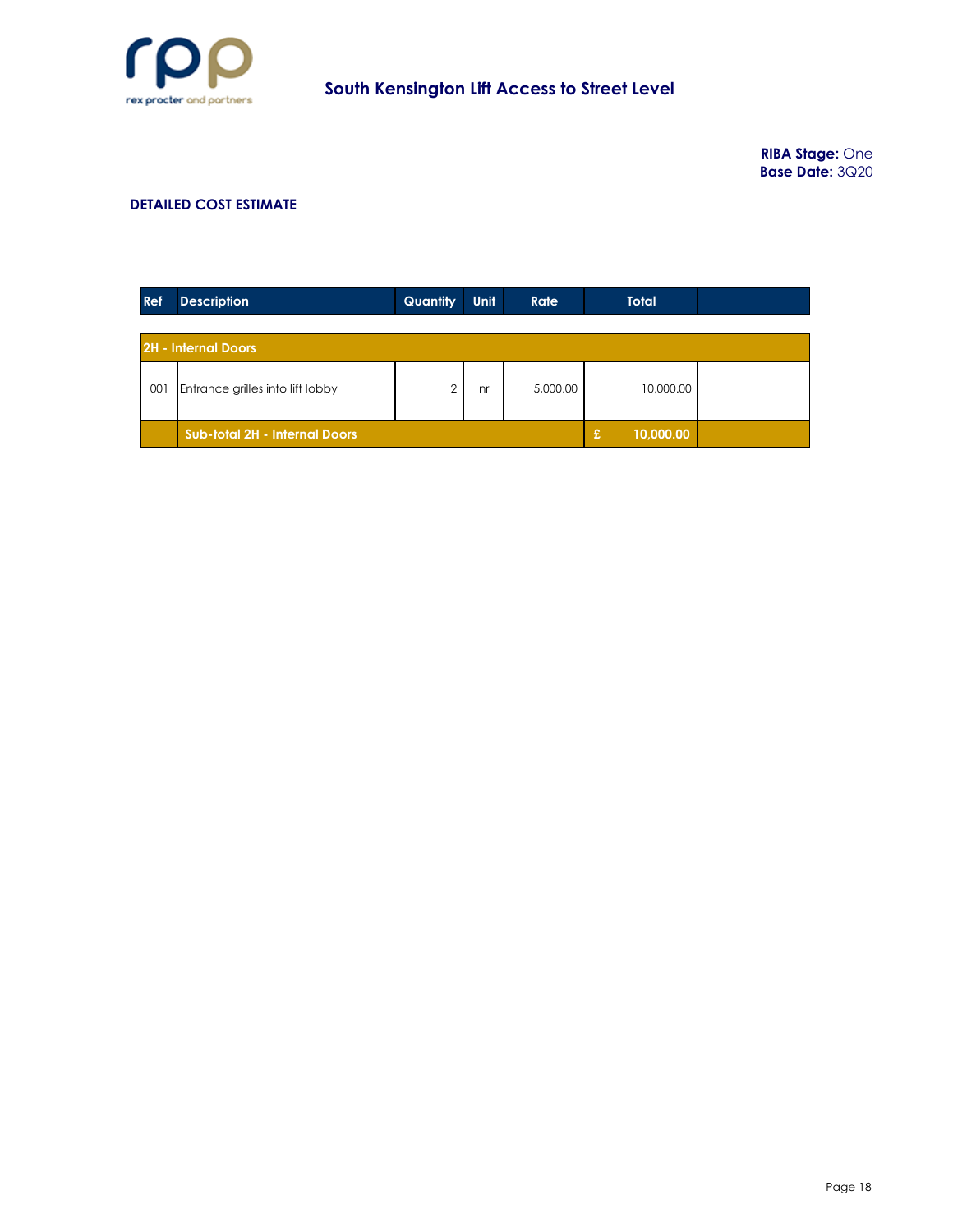

| Ref | <b>Description</b>                                                                   | Quantity       | Unit           | Rate  | <b>Total</b> |  |
|-----|--------------------------------------------------------------------------------------|----------------|----------------|-------|--------------|--|
|     |                                                                                      |                |                |       |              |  |
|     | <b>3A - Wall Finishes</b>                                                            |                |                |       |              |  |
| 001 | Cost effective wall finish to lift lobby,<br>basement, class 0 finish, 2.5m high     | 86             | m <sup>2</sup> | 90.00 | 7,740.00     |  |
| 002 | Cost effective wall finish to lift lobby,<br>Street Level, class 0 finish, 2.5m high | 30             | m <sup>2</sup> | 90.00 | 2,700.00     |  |
|     | <b>Sub-total 3A - Wall Finishes</b>                                                  | £<br>10,440.00 |                |       |              |  |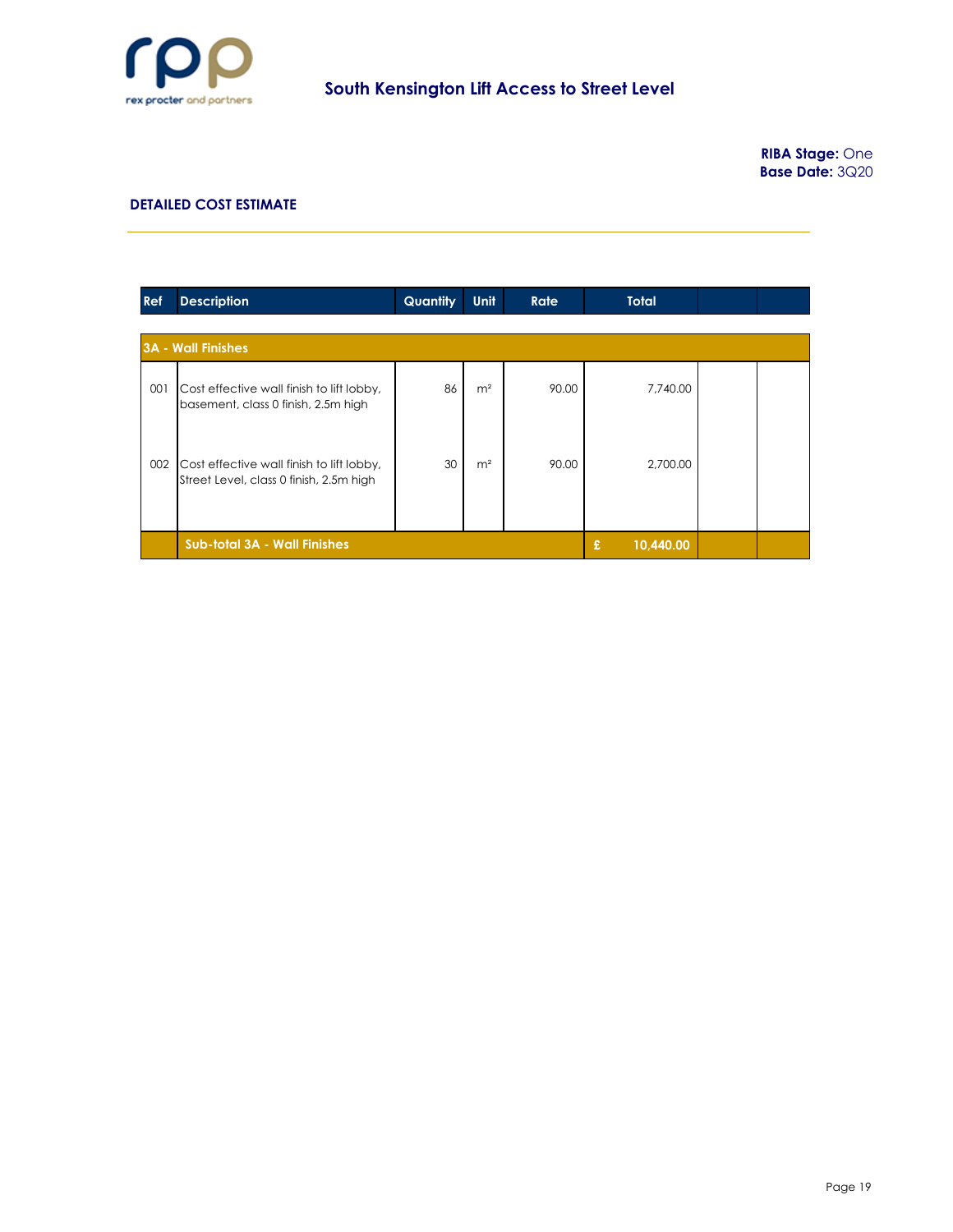

**RIBA Stage:** One **Base Date:** 3Q20

| <b>Ref</b> | <b>Description</b>                   | Quantity      | Unit           | <b>Rate</b> | <b>Total</b> |  |
|------------|--------------------------------------|---------------|----------------|-------------|--------------|--|
|            |                                      |               |                |             |              |  |
|            | <b>3B - Floor Finishes</b>           |               |                |             |              |  |
| 001        | Tiled floor finish to lift lobbies   | 65            | m <sup>2</sup> | 100.00      | 6,500.00     |  |
|            | <b>Sub-total 3B - Floor Finishes</b> | £<br>6,500.00 |                |             |              |  |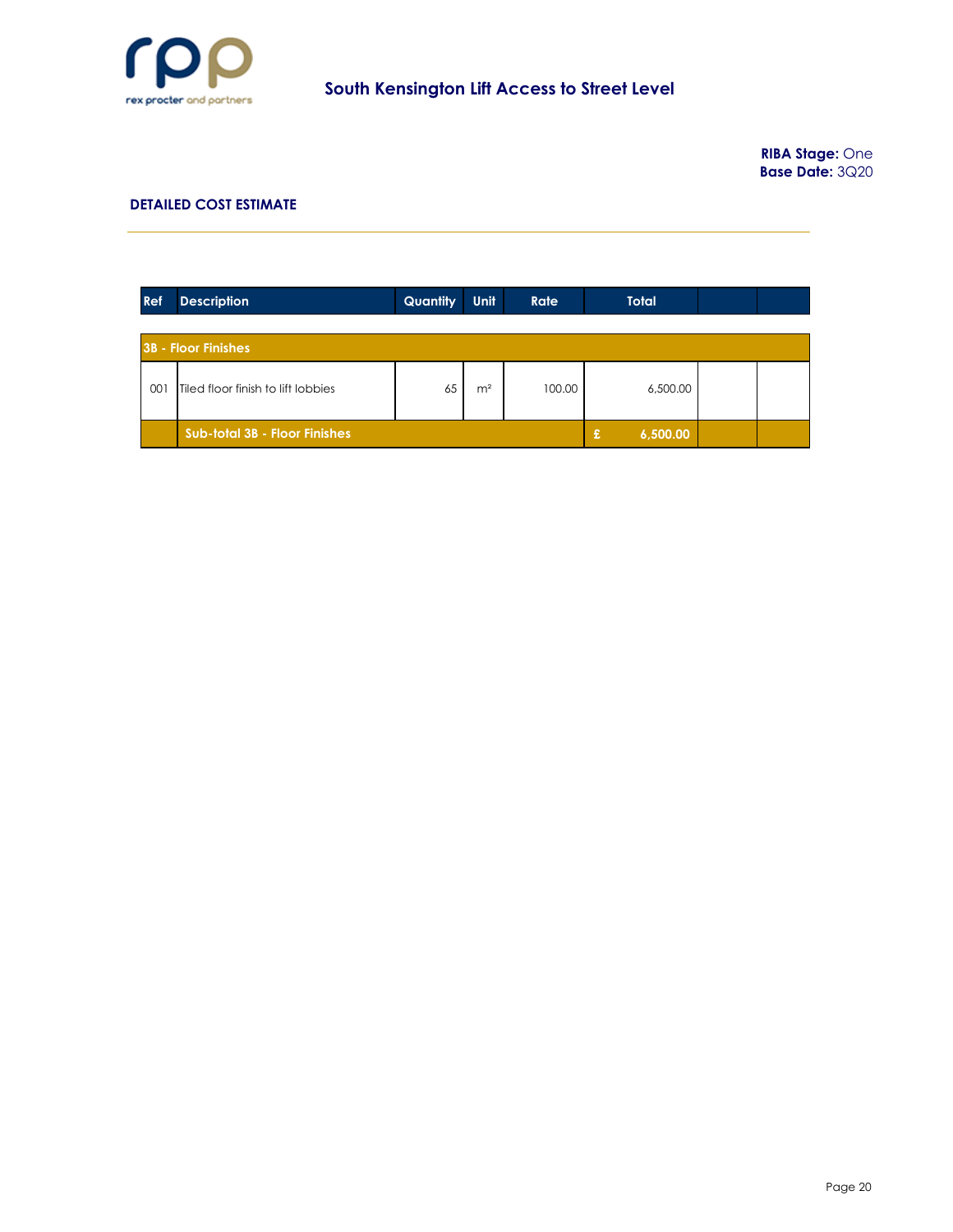

**RIBA Stage:** One **Base Date:** 3Q20

| <b>Ref</b> | <b>Description</b>                     | Quantity      | Unit           | <b>Rate</b> | <b>Total</b> |  |
|------------|----------------------------------------|---------------|----------------|-------------|--------------|--|
|            |                                        |               |                |             |              |  |
|            | <b>3C - Ceiling Finishes</b>           |               |                |             |              |  |
| 001        | Painted soffits to lift lobbies        | 65            | m <sup>2</sup> | 35.00       | 2,275.00     |  |
|            | <b>Sub-total 3C - Ceiling Finishes</b> | 2,275.00<br>£ |                |             |              |  |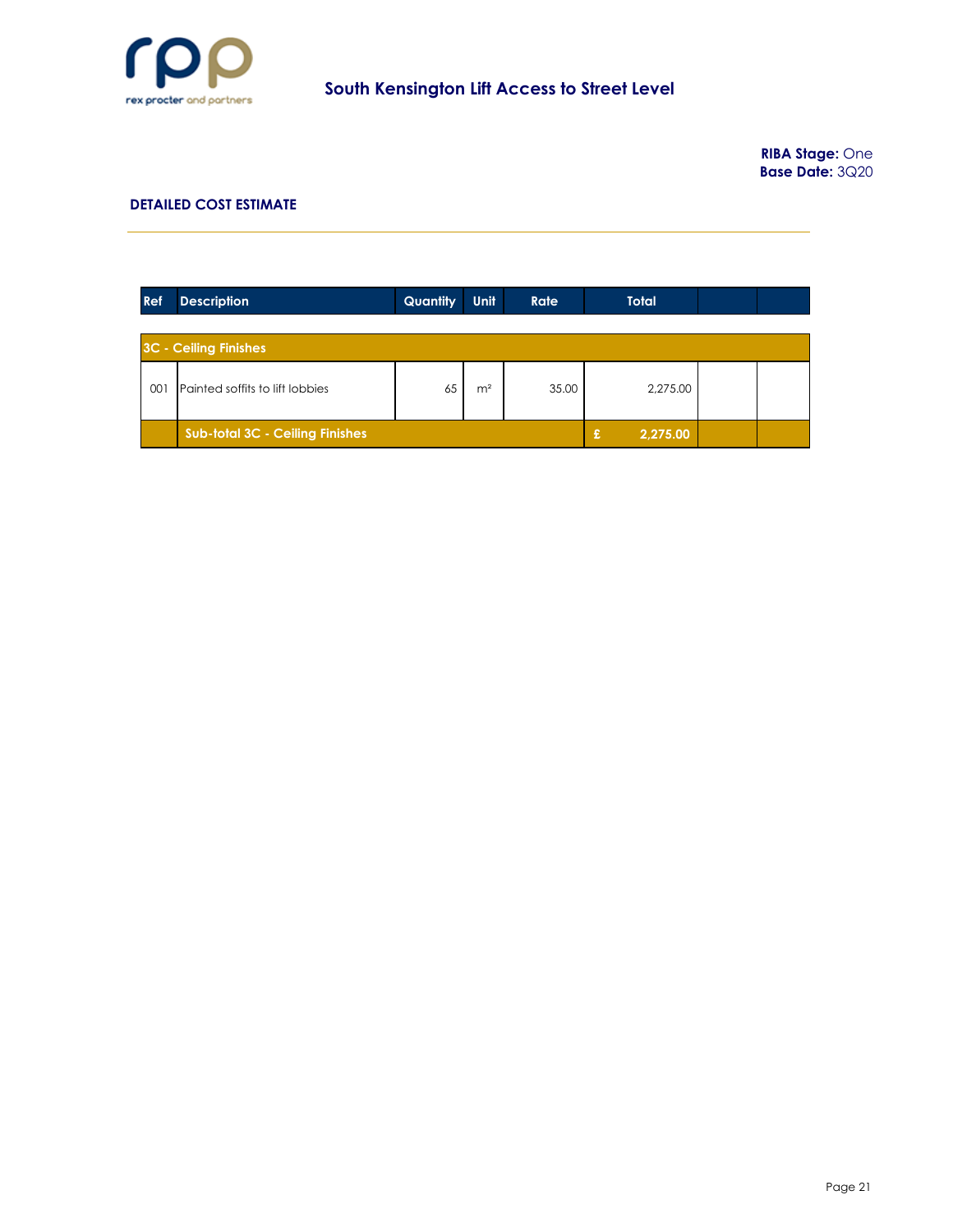

**RIBA Stage:** One **Base Date:** 3Q20

| <b>Ref</b> | <b>Description</b>                                                                    | Quantity       | Unit           | Rate     | <b>Total</b>   |  |  |  |  |  |  |
|------------|---------------------------------------------------------------------------------------|----------------|----------------|----------|----------------|--|--|--|--|--|--|
|            | <b>4 - Fittings and Fixtures</b>                                                      |                |                |          |                |  |  |  |  |  |  |
|            | Fixtures, fittings and equipment to<br>ground floor lift lobby - EXCLUDED             |                |                |          |                |  |  |  |  |  |  |
|            | Fixtures, fittings and equipment to<br>basement floor lift lobby -<br><b>EXCLUDED</b> |                |                |          |                |  |  |  |  |  |  |
|            | Fixtures, fittings and equipment to<br>new retail unit - EXCLUDED                     |                |                |          |                |  |  |  |  |  |  |
| 001        | Signage to ticket hall and ground<br>floors                                           | $\overline{4}$ | n <sub>r</sub> | 2,500.00 | 10,000.00      |  |  |  |  |  |  |
| 002        | Statutory signage - Provisional Sum                                                   | 1              | Item           | 3,000.00 | 3,000.00       |  |  |  |  |  |  |
| 003        | Allowance for fixtures to walls                                                       | $\mathbf{1}$   | Item           | 5,000.00 | 5,000.00       |  |  |  |  |  |  |
|            | Sub-total 4 - Fittings and Fixtures                                                   |                |                |          | £<br>18,000.00 |  |  |  |  |  |  |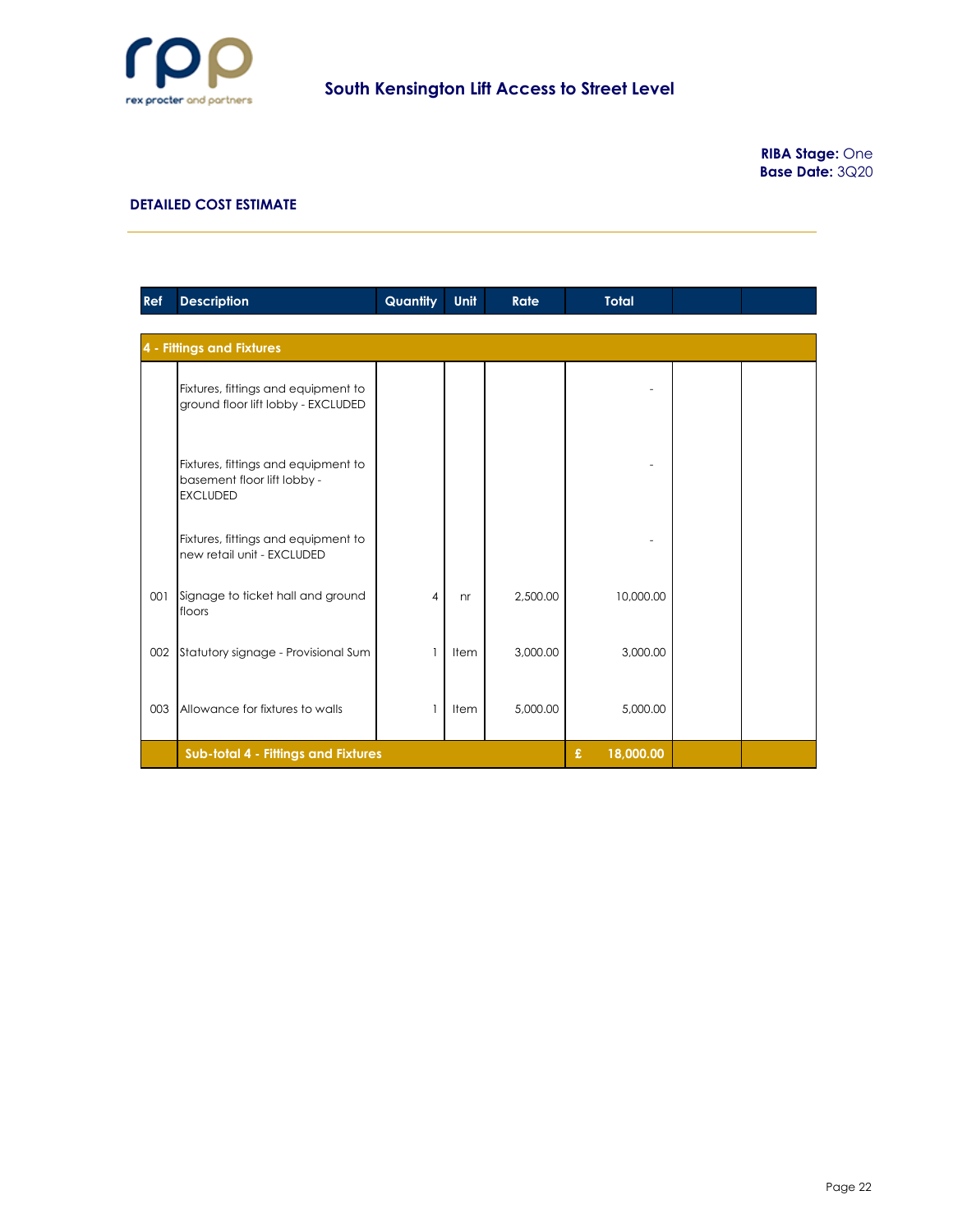

| Ref      | <b>Description</b>                                                                                                                              | Quantity     | Unit           | Rate      | <b>Total</b>   |  |
|----------|-------------------------------------------------------------------------------------------------------------------------------------------------|--------------|----------------|-----------|----------------|--|
| 5A - MEP |                                                                                                                                                 |              |                |           |                |  |
|          | <b>Lift Services</b>                                                                                                                            |              |                |           |                |  |
| 001      | Electrical supply to lifts - 30m                                                                                                                | $\mathbf{I}$ | item           | 14,000.00 | 14,000.00      |  |
| 002      | Lighting to lift shafts                                                                                                                         | 1            | item           | 1,500.00  | 1,500.00       |  |
|          | <b>M&amp;E Services</b>                                                                                                                         |              |                |           |                |  |
| 003      | Services to basement level lift lobby<br>to include but not limited to lighting,<br>controls, CCTV, Fire Alarms,<br>Tannoies, Security controls | 44           | m <sub>2</sub> | 425.00    | 18,700.00      |  |
| 004      | Services to ground level lift lobby to<br>include but not limited to lighting,<br>controls, CCTV, Fire Alarms,<br>Tannoies, Security controls   | 21           | m2             | 425.00    | 8,925.00       |  |
|          | <b>B.W.I.C</b>                                                                                                                                  |              |                |           |                |  |
| 005      | BWIC for installations 10%                                                                                                                      | 10.00%       |                | 43,125.0  | 4,312.50       |  |
|          | <b>IT Costs</b>                                                                                                                                 |              |                |           |                |  |
| 006      | Excluded                                                                                                                                        |              | n <b>r</b>     |           |                |  |
| 007      | Sub-contractor preliminaries                                                                                                                    | 20.00%       |                | 47,437.5  | 9,487.50       |  |
|          | Sub-total 5A - MEP                                                                                                                              |              |                |           | £<br>56,925.00 |  |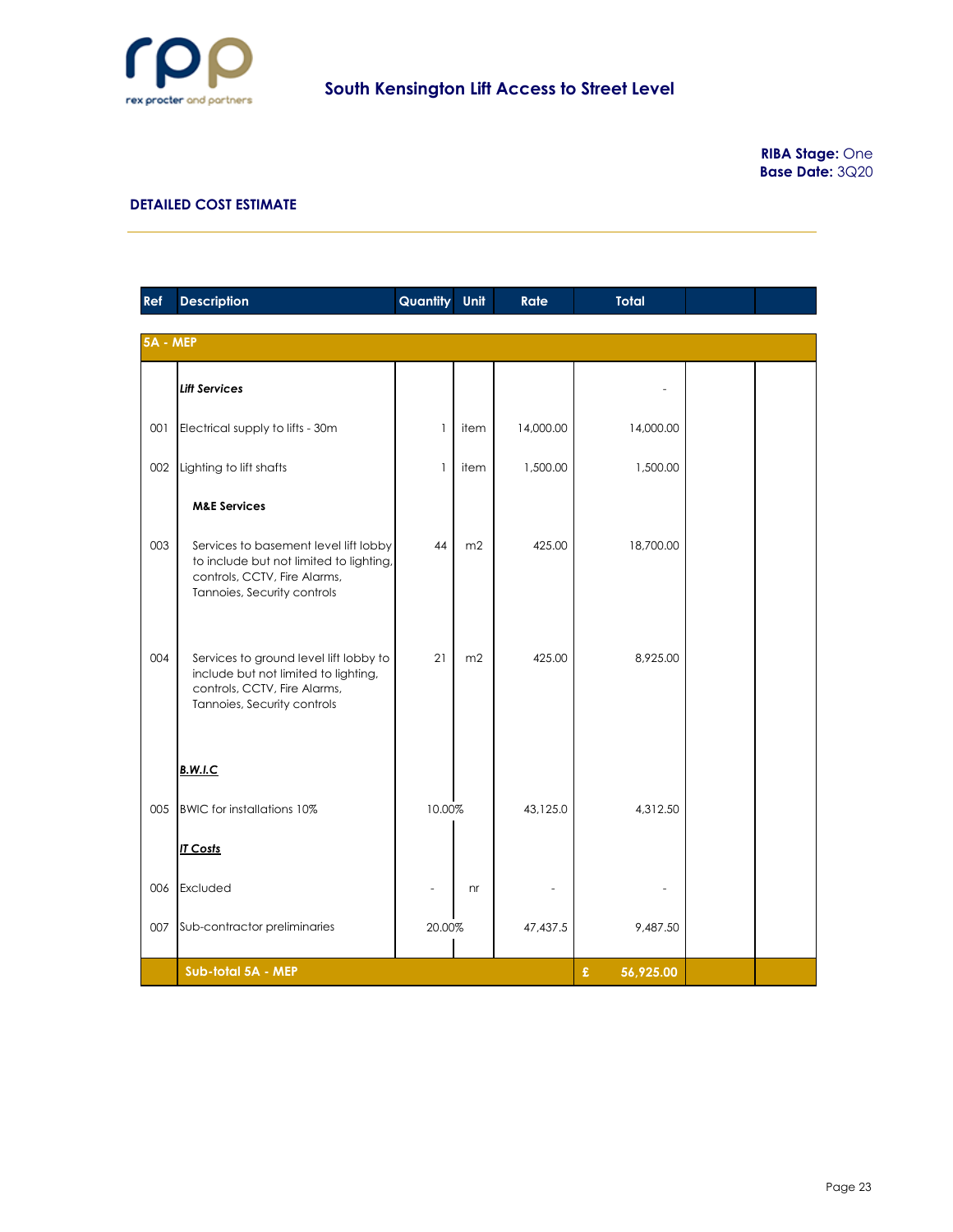

**RIBA Stage:** One **Base Date:** 3Q20

| <b>Ref</b> | <b>Description</b>                                                                                                                                                                                                                                                | <b>Quantity</b> | Unit | <b>Rate</b> | <b>Total</b>    |  |
|------------|-------------------------------------------------------------------------------------------------------------------------------------------------------------------------------------------------------------------------------------------------------------------|-----------------|------|-------------|-----------------|--|
|            |                                                                                                                                                                                                                                                                   |                 |      |             |                 |  |
|            | <b>5B- Lift Installation</b>                                                                                                                                                                                                                                      |                 |      |             |                 |  |
| 001        | Supply and installation of 2 Nr, 26<br>person, dual entrance, traction lift car,<br>travel 4.15m from ticket hall Thurloe<br>Street level, 1m/s*<br>(includes OH&P)                                                                                               |                 | nr   | 400,000.00  | 400,000.00      |  |
|            | * Cost has been based upon quote<br>from a top three lift manufacturer,<br>grossed up by 35% to reflect a high<br>usage. The cost does not take into<br>account any discounts TFL may<br>achieve with any pre-existing<br>agreements with current lift suppliers. |                 |      |             |                 |  |
|            | Sub-total 5B- Lift Installation                                                                                                                                                                                                                                   |                 |      |             | £<br>400,000.00 |  |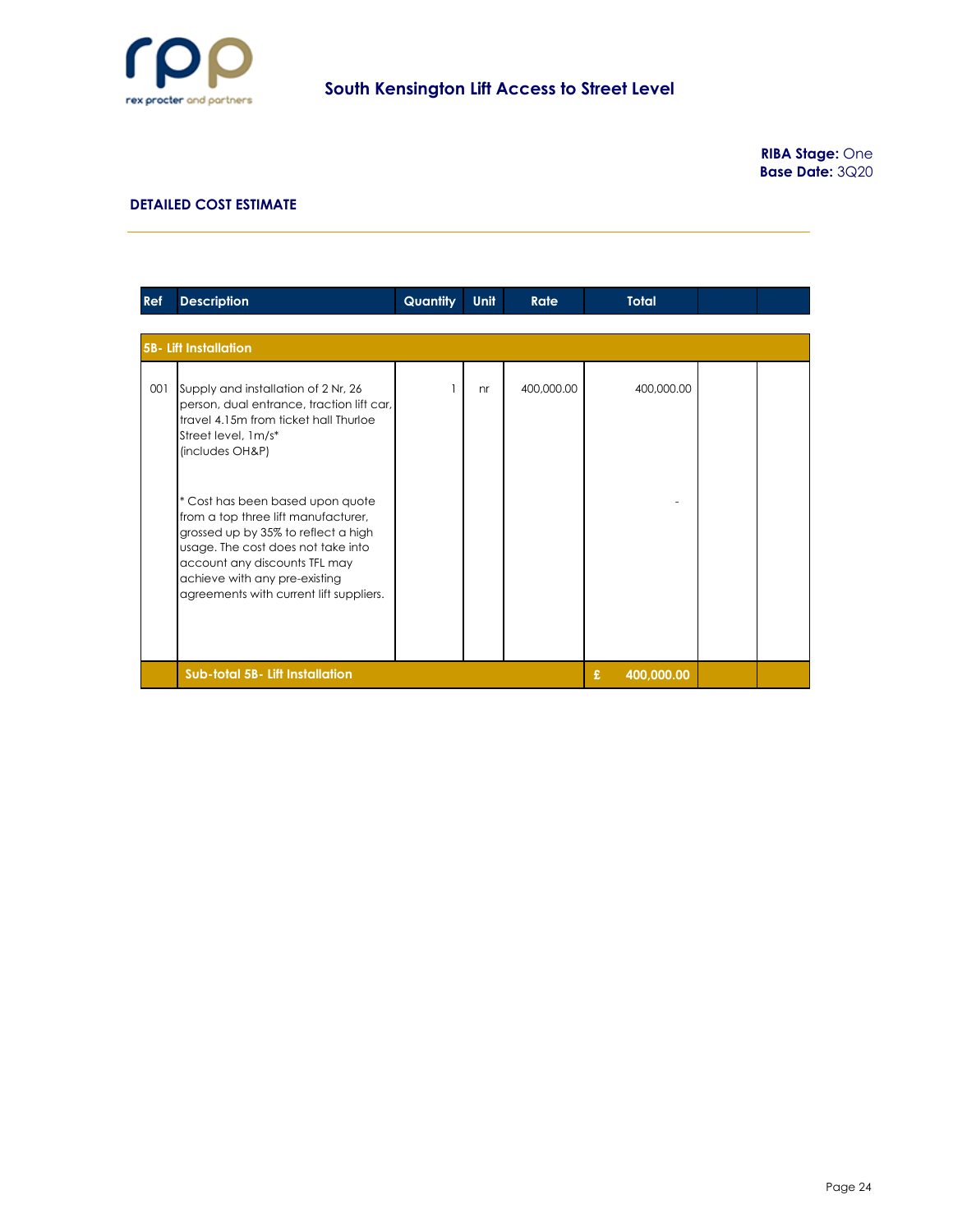

**RIBA Stage:** One **Base Date:** 3Q20

| Ref | <b>Description</b>            | <b>Quantity</b> | <b>Unit</b> | Rate | <b>Total</b> |  |  |  |  |  |
|-----|-------------------------------|-----------------|-------------|------|--------------|--|--|--|--|--|
|     | <b>6B - External Works</b>    |                 |             |      |              |  |  |  |  |  |
|     | No works assumed              |                 |             |      |              |  |  |  |  |  |
|     | Sub-total 6B - External Works | £<br><b>COL</b> |             |      |              |  |  |  |  |  |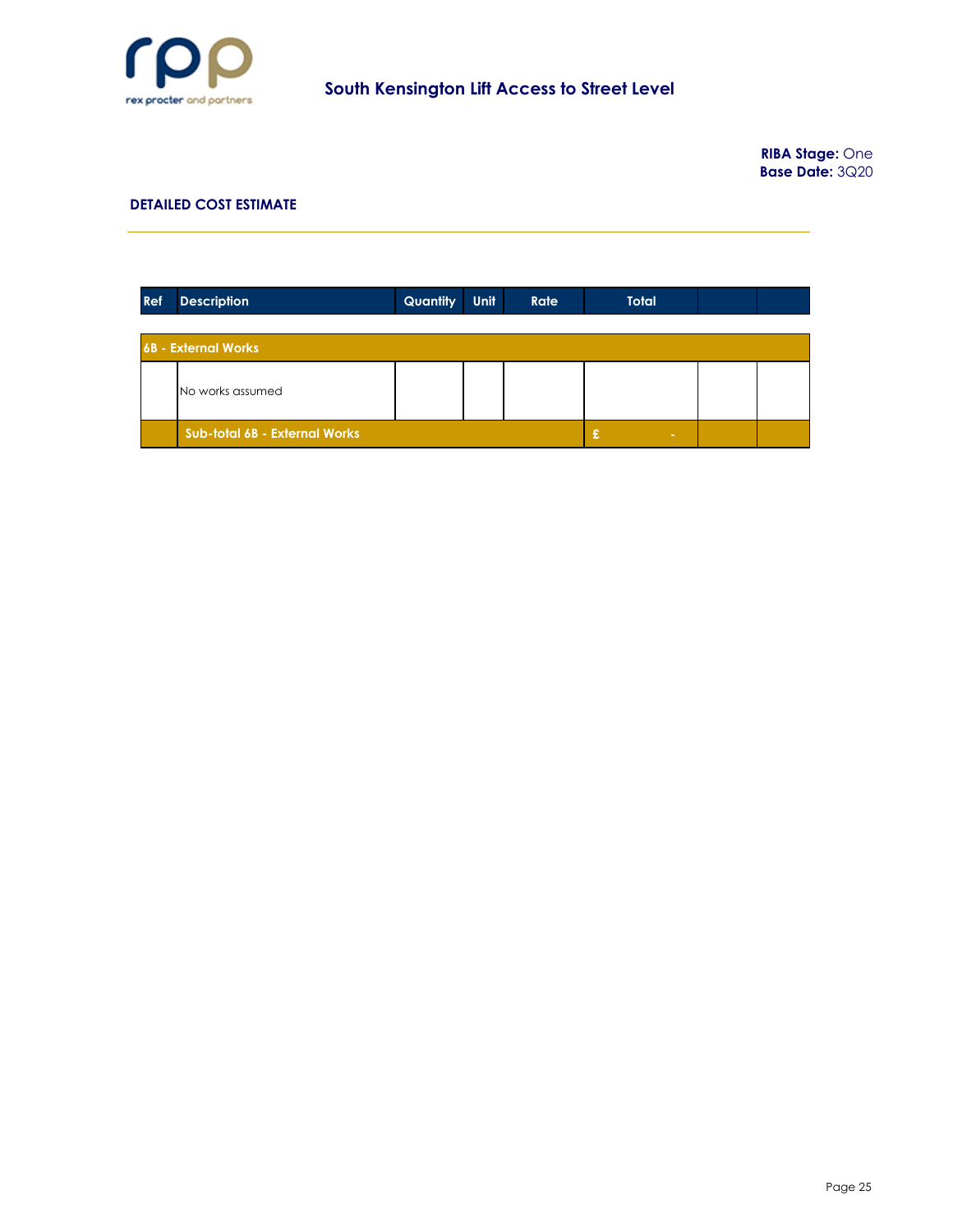

**RIBA Stage:** One **Base Date:** 3Q20

| Ref | <b>Description</b>      | Quantity | <b>Unit</b> | Rate | <b>Total</b> |  |  |  |  |  |
|-----|-------------------------|----------|-------------|------|--------------|--|--|--|--|--|
|     |                         |          |             |      |              |  |  |  |  |  |
|     | <b>6B</b> - Drainage    |          |             |      |              |  |  |  |  |  |
|     | No works assumed        |          |             |      |              |  |  |  |  |  |
|     | Sub-total 6B - Drainage | £        |             |      |              |  |  |  |  |  |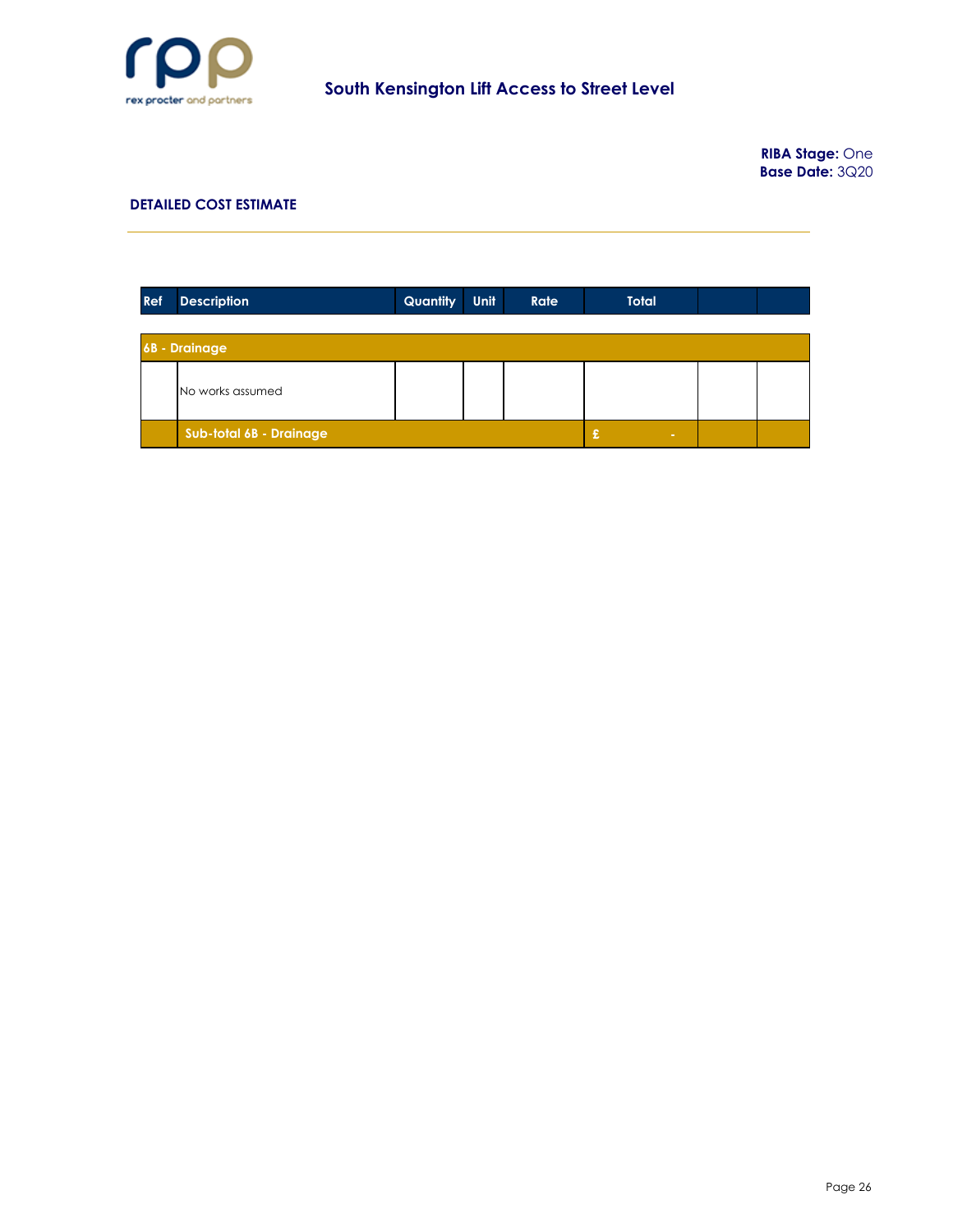

| Ref | <b>Description</b>               | Quantity    | <b>Unit</b> | Rate | <b>Total</b> |  |
|-----|----------------------------------|-------------|-------------|------|--------------|--|
|     |                                  |             |             |      |              |  |
|     | 6C - Statutory Charges           |             |             |      |              |  |
|     | <b>BT</b> - Excluded             |             |             |      |              |  |
|     | Water - Excluded                 |             |             |      |              |  |
|     | Electric - Excluded              |             |             |      |              |  |
|     | Sub-total 6C - Statutory Charges | £<br>$\sim$ |             |      |              |  |